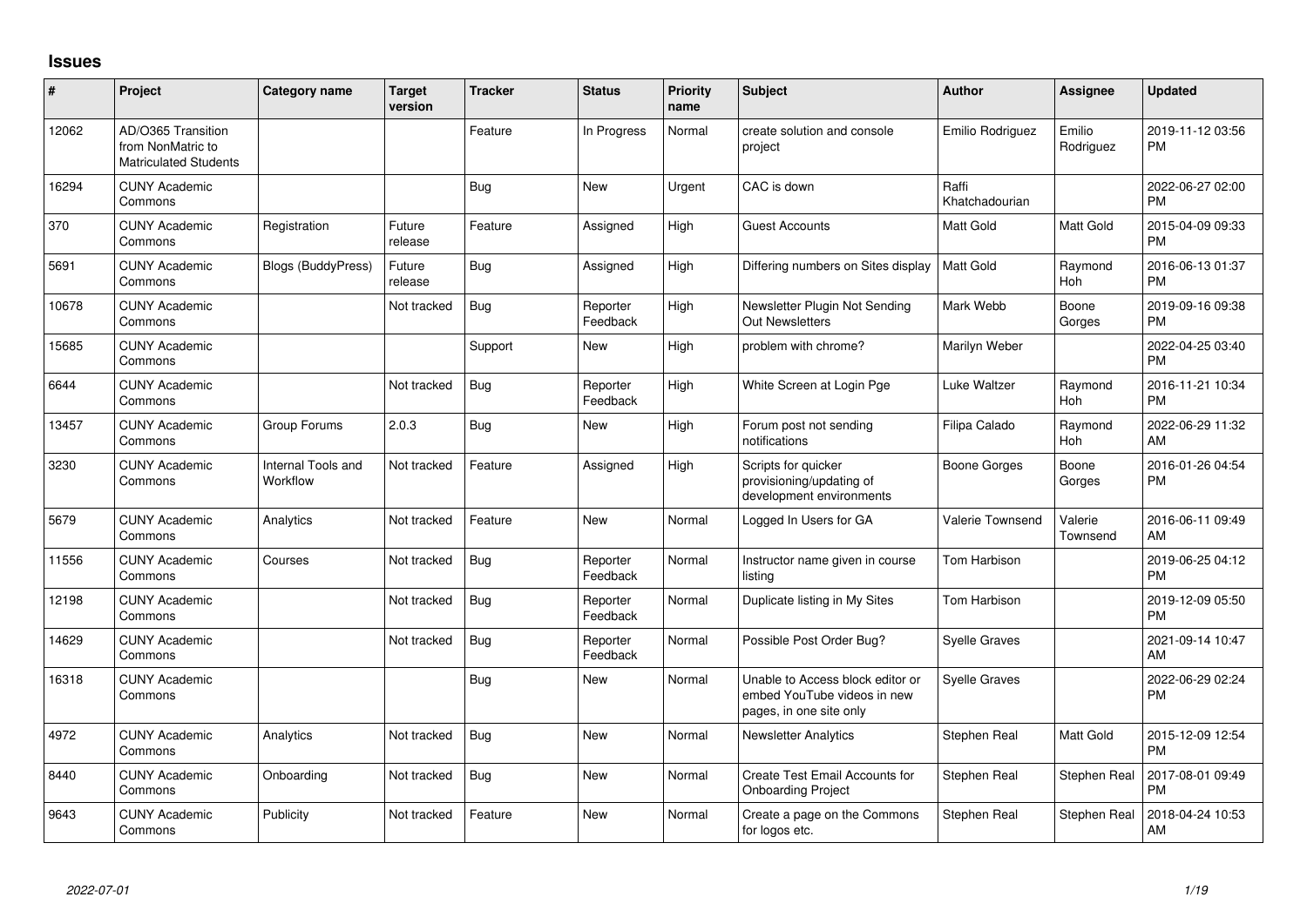| #     | Project                         | <b>Category name</b>     | <b>Target</b><br>version | <b>Tracker</b> | <b>Status</b>        | <b>Priority</b><br>name | Subject                                                                              | <b>Author</b>     | <b>Assignee</b>    | <b>Updated</b>                |
|-------|---------------------------------|--------------------------|--------------------------|----------------|----------------------|-------------------------|--------------------------------------------------------------------------------------|-------------------|--------------------|-------------------------------|
| 11624 | <b>CUNY Academic</b><br>Commons | WordPress (misc)         | Not tracked              | Support        | <b>New</b>           | Normal                  | Change pages into posts or swap<br>database for a Commons site?                      | Stephen Klein     | Raymond<br>Hoh     | 2019-07-09 11:04<br>AM        |
| 10368 | <b>CUNY Academic</b><br>Commons |                          | Future<br>release        | Feature        | Assigned             | Normal                  | Use ORCID data to populate<br>academic profile page                                  | Stephen Francoeur | Boone<br>Gorges    | 2018-09-25 01:53<br><b>PM</b> |
| 10439 | <b>CUNY Academic</b><br>Commons | Design                   | 2.1.0                    | Design/UX      | New                  | Normal                  | Create Style Guide for Commons                                                       | Sonja Leix        | Sara Cannon        | 2022-06-28 01:43<br><b>PM</b> |
| 3492  | <b>CUNY Academic</b><br>Commons | <b>WordPress Themes</b>  | Future<br>release        | Support        | Assigned             | Normal                  | Add CBOX theme to the<br>Commons                                                     | scott voth        | Raymond<br>Hoh     | 2014-10-08 05:55<br><b>PM</b> |
| 4438  | <b>CUNY Academic</b><br>Commons | Events                   | Future<br>release        | Bug            | Assigned             | Normal                  | Events Calendar - Export<br><b>Recurring Events</b>                                  | scott voth        | Daniel Jones       | 2016-05-23 04:25<br><b>PM</b> |
| 5827  | <b>CUNY Academic</b><br>Commons | <b>Public Portfolio</b>  | Future<br>release        | Bug            | Assigned             | Normal                  | Academic Interests square bracket<br>links not working                               | scott voth        | Chris Stein        | 2016-08-11 11:59<br><b>PM</b> |
| 9515  | <b>CUNY Academic</b><br>Commons | <b>WordPress Plugins</b> | Not tracked              | Bug            | Reporter<br>Feedback | Normal                  | Text to Speech plugin - "More<br>Slowly" checkbox not working                        | scott voth        | Boone<br>Gorges    | 2018-06-13 02:26<br>PM.       |
| 10226 | <b>CUNY Academic</b><br>Commons | Courses                  | Future<br>release        | Feature        | New                  | Normal                  | Add "My Courses" to drop down<br>list                                                | scott voth        | Boone<br>Gorges    | 2021-11-19 12:42<br>PM.       |
| 10354 | <b>CUNY Academic</b><br>Commons | <b>Public Portfolio</b>  | Future<br>release        | Feature        | New                  | Normal                  | Opt out of Having a Profile Page                                                     | scott voth        | Chris Stein        | 2020-05-12 10:43<br>AM.       |
| 10839 | <b>CUNY Academic</b><br>Commons | About page               | Not tracked              | Support        | New                  | Normal                  | <b>Mission Statement Needs</b><br>Revision                                           | scott voth        | Matt Gold          | 2018-12-26 10:58<br>AM        |
| 10982 | <b>CUNY Academic</b><br>Commons | Domain Mapping           | Not tracked              | Support        | Reporter<br>Feedback | Normal                  | <b>CNAME</b> question                                                                | scott voth        |                    | 2019-01-22 04:29<br><b>PM</b> |
| 11386 | <b>CUNY Academic</b><br>Commons | WordPress - Media        | Not tracked              | Support        | Reporter<br>Feedback | Normal                  | disappearing images                                                                  | scott voth        | Boone<br>Gorges    | 2019-05-14 10:32<br>AM        |
| 11393 | <b>CUNY Academic</b><br>Commons |                          | Not tracked              | Publicity      | New                  | Normal                  | After 1.15 release, ceate a hero<br>slide and post about adding a site<br>to a group | scott voth        | Patrick<br>Sweeney | 2019-05-14 10:32<br>AM        |
| 11493 | <b>CUNY Academic</b><br>Commons | Domain Mapping           | Not tracked              | Support        | Reporter<br>Feedback | Normal                  | Domain Mapping Request - Talia<br>Schaffer                                           | scott voth        | Matt Gold          | 2019-08-06 08:39<br>AM.       |
| 11496 | <b>CUNY Academic</b><br>Commons | <b>Public Portfolio</b>  | 1.15.2                   | Support        | New                  | Normal                  | Replace Twitter Icon on Member<br>Portfolio page                                     | scott voth        | Boone<br>Gorges    | 2019-06-06 01:03<br><b>PM</b> |
| 11531 | <b>CUNY Academic</b><br>Commons | Events                   | Future<br>release        | Feature        | New                  | Normal                  | Main Events calendar should<br>include non-public events that<br>user has access to  | scott voth        | Boone<br>Gorges    | 2019-06-11 10:00<br>AM        |
| 11788 | <b>CUNY Academic</b><br>Commons | <b>WordPress Plugins</b> | Future<br>release        | Support        | Reporter<br>Feedback | Normal                  | Plugin Request - Browse Aloud                                                        | scott voth        |                    | 2019-09-24 08:42<br>AM        |
| 11860 | <b>CUNY Academic</b><br>Commons | Registration             | Future<br>release        | Feature        | New                  | Normal                  | Ensure Students Are Aware They<br>Can Use Aliases At Registration                    | scott voth        |                    | 2019-09-24 08:46<br>AM        |
| 12247 | <b>CUNY Academic</b><br>Commons | Publicity                | Not tracked              | Support        | New                  | Normal                  | <b>Screenshot of First Commons</b><br>Homepage                                       | scott voth        | scott voth         | 2020-01-14 12:08<br><b>PM</b> |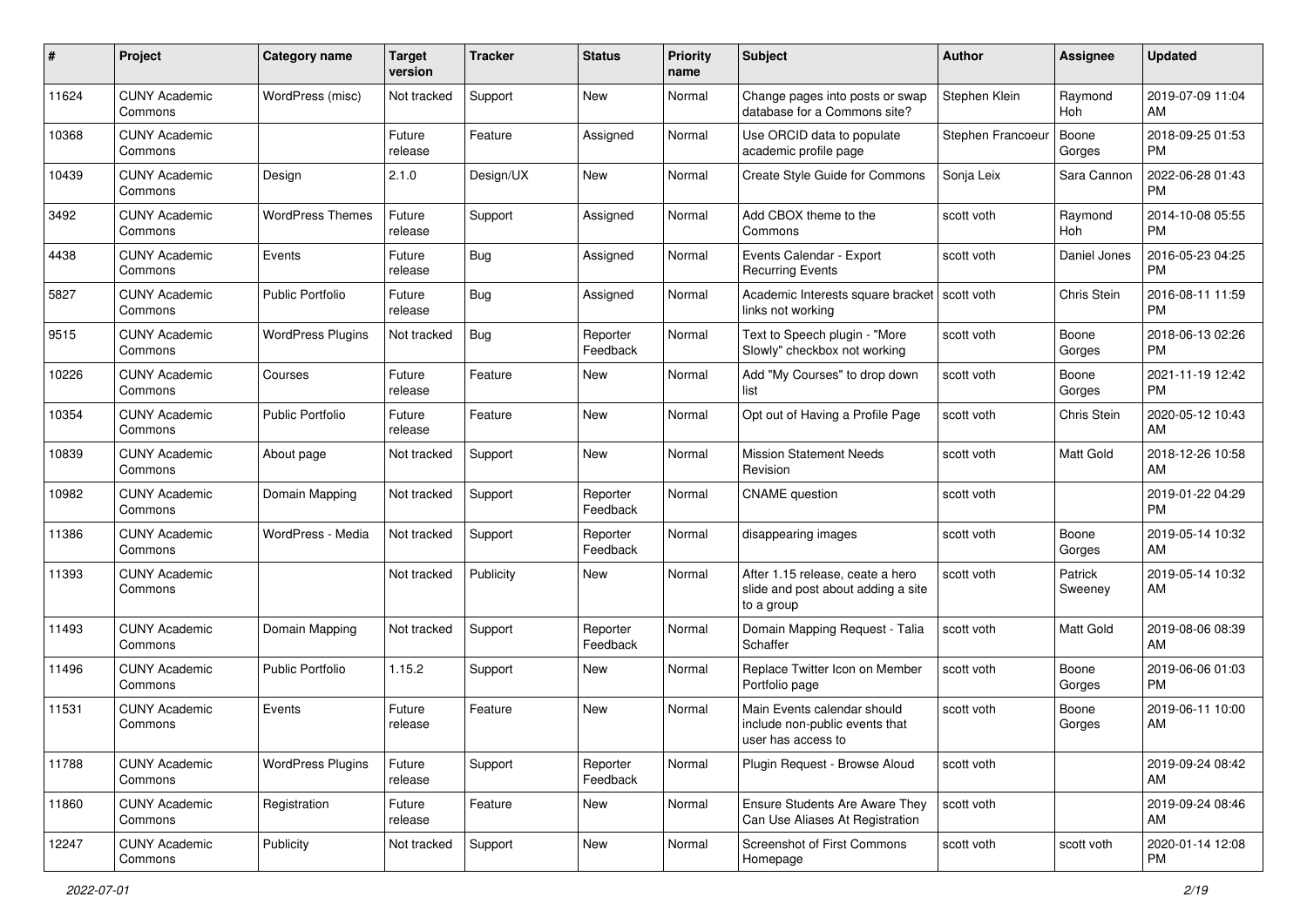| $\pmb{\#}$ | Project                         | <b>Category name</b>     | <b>Target</b><br>version | <b>Tracker</b> | <b>Status</b>        | Priority<br>name | <b>Subject</b>                                                  | <b>Author</b>    | <b>Assignee</b>     | <b>Updated</b>                |
|------------|---------------------------------|--------------------------|--------------------------|----------------|----------------------|------------------|-----------------------------------------------------------------|------------------|---------------------|-------------------------------|
| 12392      | <b>CUNY Academic</b><br>Commons | Help/Codex               | Not tracked              | Documentation  | <b>New</b>           | Normal           | <b>Updates to Common Commons</b><br>Questions on Help Page      | scott voth       | Margaret<br>Galvan  | 2020-02-11 10:53<br>AM        |
| 12573      | <b>CUNY Academic</b><br>Commons | <b>WordPress Plugins</b> | Future<br>release        | Bug            | <b>New</b>           | Normal           | <b>CommentPress Core Issues</b>                                 | scott voth       |                     | 2020-03-24 04:32<br><b>PM</b> |
| 13946      | <b>CUNY Academic</b><br>Commons | <b>WordPress Plugins</b> | 2.1.0                    | Support        | Assigned             | Normal           | <b>Custom Embed handler For</b><br>OneDrive files               | scott voth       | Raymond<br>Hoh      | 2022-05-26 10:46<br>AM        |
| 14113      | <b>CUNY Academic</b><br>Commons | WordPress (misc)         | Future<br>release        | Bug            | Hold                 | Normal           | Block Editor Not Working on this<br>page - Json error           | scott voth       | Boone<br>Gorges     | 2021-03-05 11:01<br>AM        |
| 14394      | <b>CUNY Academic</b><br>Commons |                          | Not tracked              | Feature        | <b>New</b>           | Normal           | Commons News Site - redesign                                    | scott voth       | scott voth          | 2021-09-14 10:46<br>AM        |
| 14994      | <b>CUNY Academic</b><br>Commons | cdev.gc.cuny.edu         | Not tracked              | Support        | In Progress          | Normal           | Clear Cache on CDEV                                             | scott voth       | Raymond<br>Hoh      | 2021-12-07 03:51<br><b>PM</b> |
| 15767      | <b>CUNY Academic</b><br>Commons | WordPress (misc)         |                          | Support        | <b>New</b>           | Normal           | Site loading slowly                                             | scott voth       | Boone<br>Gorges     | 2022-04-04 08:56<br><b>PM</b> |
| 16245      | <b>CUNY Academic</b><br>Commons | WordPress (misc)         |                          | <b>Bug</b>     | Reporter<br>Feedback | Normal           | Save Button missing on<br><b>WordPress Profile page</b>         | scott voth       | Raymond<br>Hoh      | 2022-06-16 03:09<br><b>PM</b> |
| 585        | <b>CUNY Academic</b><br>Commons | Group Forums             | Future<br>release        | Feature        | Assigned             | Normal           | Merge Forum Topics                                              | Sarah Morgano    | Boone<br>Gorges     | 2011-07-06 04:11<br><b>PM</b> |
| 1888       | <b>CUNY Academic</b><br>Commons | Home Page                | Future<br>release        | Feature        | Assigned             | Normal           | Refactor BP MPO Activity Filter to<br>support proper pagination | Sarah Morgano    | Boone<br>Gorges     | 2014-05-01 07:11<br><b>PM</b> |
| 5826       | <b>CUNY Academic</b><br>Commons | <b>WordPress Plugins</b> | Future<br>release        | Support        | Reporter<br>Feedback | Normal           | <b>Remove Subscription Options</b><br>plugin from directory     | Sarah Morgano    | Sarah<br>Morgano    | 2016-10-21 04:14<br><b>PM</b> |
| 4221       | <b>CUNY Academic</b><br>Commons | Group Forums             | Future<br>release        | Design/UX      | Assigned             | Normal           | Add 'Number of Posts' display<br>option to Forum page           | Samantha Raddatz | Samantha<br>Raddatz | 2015-06-26 02:21<br><b>PM</b> |
| 4222       | <b>CUNY Academic</b><br>Commons | <b>User Experience</b>   | Future<br>release        | Design/UX      | New                  | Normal           | Add information to 'Delete<br>Account' page                     | Samantha Raddatz | scott voth          | 2015-06-26 11:35<br>AM        |
| 4225       | <b>CUNY Academic</b><br>Commons | DiRT Integration         | Future<br>release        | Design/UX      | New                  | Normal           | Add information to DIRT page (in<br>Create a Group)             | Samantha Raddatz | <b>Matt Gold</b>    | 2015-06-26 03:14<br><b>PM</b> |
| 4226       | <b>CUNY Academic</b><br>Commons | <b>BuddyPress Docs</b>   | Future<br>release        | Design/UX      | New                  | Normal           | Add option to connect a Doc with<br>a Group                     | Samantha Raddatz | Samantha<br>Raddatz | 2015-09-09 04:08<br><b>PM</b> |
| 4253       | <b>CUNY Academic</b><br>Commons | <b>Public Portfolio</b>  | Future<br>release        | Design/UX      | <b>New</b>           | Normal           | Encourage users to add portfolio<br>content                     | Samantha Raddatz | Samantha<br>Raddatz | 2015-07-07 11:32<br>AM        |
| 4592       | <b>CUNY Academic</b><br>Commons | Events                   | Future<br>release        | Design/UX      | New                  | Normal           | Event Creation - Venue Dropdown<br>Slow                         | Samantha Raddatz | Boone<br>Gorges     | 2015-09-14 04:56<br><b>PM</b> |
| 4622       | <b>CUNY Academic</b><br>Commons | Public Portfolio         | Future<br>release        | Design/UX      | New                  | Normal           | <b>Profile Visibility Settings</b>                              | Samantha Raddatz | Samantha<br>Raddatz | 2015-09-21 12:18<br><b>PM</b> |
| 5298       | <b>CUNY Academic</b><br>Commons |                          | Not tracked              | Publicity      | <b>New</b>           | Normal           | Survey Pop-Up Text                                              | Samantha Raddatz | Samantha<br>Raddatz | 2016-03-22 12:27<br><b>PM</b> |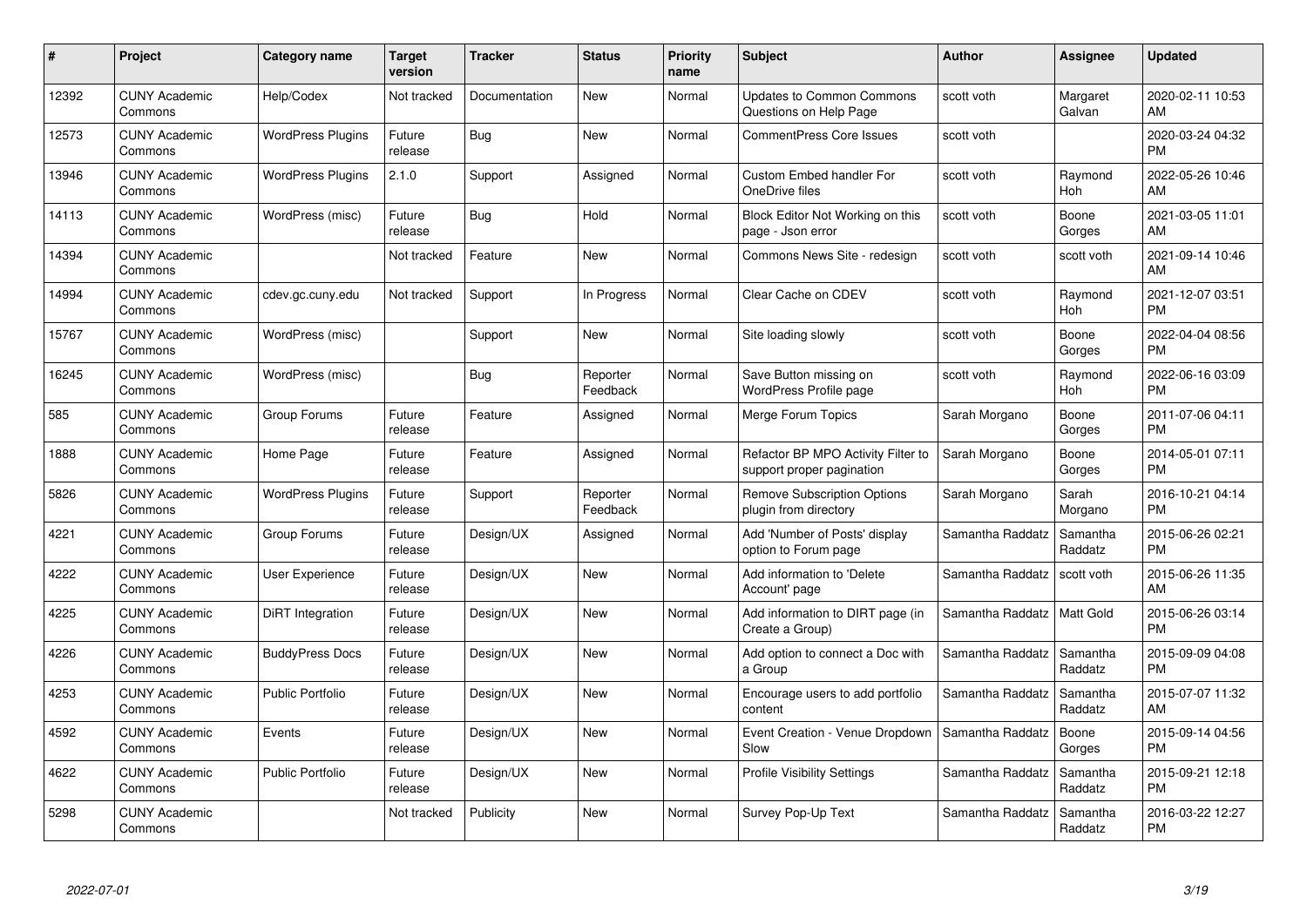| #     | <b>Project</b>                  | Category name            | Target<br>version | <b>Tracker</b> | <b>Status</b>        | <b>Priority</b><br>name | <b>Subject</b>                                                    | <b>Author</b>           | Assignee            | <b>Updated</b>                |
|-------|---------------------------------|--------------------------|-------------------|----------------|----------------------|-------------------------|-------------------------------------------------------------------|-------------------------|---------------------|-------------------------------|
| 14983 | <b>CUNY Academic</b><br>Commons | WordPress (misc)         | Not tracked       | Support        | Reporter<br>Feedback | Normal                  | "Read More" tag not working                                       | Rebecca Krisel          | Raymond<br>Hoh      | 2021-11-23 01:17<br><b>PM</b> |
| 3691  | <b>CUNY Academic</b><br>Commons | <b>WordPress Plugins</b> | Future<br>release | Bug            | New                  | Normal                  | <b>WPMU Domain Mapping</b><br>Debugging on cdev                   | Raymond Hoh             | Matt Gold           | 2014-12-12 09:04<br>AM        |
| 3939  | <b>CUNY Academic</b><br>Commons | <b>WordPress Plugins</b> | Future<br>release | Bug            | Hold                 | Normal                  | Activity stream support for<br>Co-Authors Plus plugin             | Raymond Hoh             | Raymond<br>Hoh      | 2015-11-09 06:13<br><b>PM</b> |
| 11243 | <b>CUNY Academic</b><br>Commons | BuddyPress (misc)        | Future<br>release | Bug            | New                  | Normal                  | Audit bp-custom.php                                               | Raymond Hoh             | Raymond<br>Hoh      | 2022-04-26 11:59<br><b>AM</b> |
| 14496 | <b>CUNY Academic</b><br>Commons | Domain Mapping           | Future<br>release | Bug            | <b>New</b>           | Normal                  | Mapped domain SSO uses<br>third-party cookies                     | Raymond Hoh             | Raymond<br>Hoh      | 2021-05-24 04:03<br><b>PM</b> |
| 14908 | <b>CUNY Academic</b><br>Commons | Performance              |                   | <b>Bug</b>     | <b>New</b>           | Normal                  | Stale object cache on cdev                                        | Raymond Hoh             | Boone<br>Gorges     | 2021-12-07 09:45<br><b>AM</b> |
| 16177 | <b>CUNY Academic</b><br>Commons | Reply By Email           |                   | <b>Bug</b>     | <b>New</b>           | Normal                  | Switch to Inbound mode for RBE                                    | Raymond Hoh             | Raymond<br>Hoh      | 2022-05-30 04:32<br><b>PM</b> |
| 16255 | <b>CUNY Academic</b><br>Commons | WordPress (misc)         |                   | <b>Bug</b>     | <b>New</b>           | Normal                  | Need to define 'MULTISITE'<br>constant in wp-config.php           | Raymond Hoh             |                     | 2022-06-19 09:31<br>AM        |
| 16319 | <b>CUNY Academic</b><br>Commons | <b>WordPress Plugins</b> | 2.0.3             | Bug            | <b>New</b>           | Normal                  | <b>Request for Events Calendar Pro</b><br>5.14.2 update           | Raymond Hoh             | Raymond<br>Hoh      | 2022-06-29 03:24<br><b>PM</b> |
| 5182  | <b>CUNY Academic</b><br>Commons | Social Paper             | Future<br>release | Design/UX      | <b>New</b>           | Normal                  | "Publishing" a private paper on<br>social paper?                  | Raffi<br>Khatchadourian | Boone<br>Gorges     | 2016-10-13 04:12<br><b>PM</b> |
| 5183  | <b>CUNY Academic</b><br>Commons | Social Paper             | Future<br>release | Design/UX      | New                  | Normal                  | Creating a new paper when<br>viewing an existing paper            | Raffi<br>Khatchadourian | Samantha<br>Raddatz | 2016-02-02 12:09<br><b>PM</b> |
| 9420  | <b>CUNY Academic</b><br>Commons | cuny.is                  | Not tracked       | Feature        | <b>New</b>           | Normal                  | Request for http://cuny.is/streams                                | Raffi<br>Khatchadourian | Marilyn<br>Weber    | 2018-04-02 10:08<br>AM        |
| 11077 | <b>CUNY Academic</b><br>Commons | Events                   | Not tracked       | Feature        | Reporter<br>Feedback | Normal                  | Show event category description<br>in event list view             | Raffi<br>Khatchadourian |                     | 2019-02-12 10:38<br><b>PM</b> |
| 14792 | <b>CUNY Academic</b><br>Commons |                          |                   | Bug            | New                  | Normal                  | Inconsistent email notifications<br>from gravity forms            | Raffi<br>Khatchadourian |                     | 2021-10-04 01:50<br><b>PM</b> |
| 15242 | <b>CUNY Academic</b><br>Commons | Performance              | Not tracked       | <b>Bug</b>     | Reporter<br>Feedback | Normal                  | Slugist site                                                      | Raffi<br>Khatchadourian | Boone<br>Gorges     | 2022-02-07 11:14<br>AM        |
| 15516 | <b>CUNY Academic</b><br>Commons | <b>WordPress Plugins</b> |                   | <b>Bug</b>     | Reporter<br>Feedback | Normal                  | Can't publish or save draft of post<br>on wordpress.com           | Raffi<br>Khatchadourian | Raymond<br>Hoh      | 2022-03-02 05:52<br><b>PM</b> |
| 16290 | <b>CUNY Academic</b><br>Commons |                          |                   | Feature        | Reporter<br>Feedback | Normal                  | Add Table Of Contents Block<br>plug-in                            | Raffi<br>Khatchadourian |                     | 2022-06-24 10:26<br><b>AM</b> |
| 16314 | <b>CUNY Academic</b><br>Commons | <b>WordPress Plugins</b> |                   | Feature        | New                  | Normal                  | Install Multicollab plug-in?                                      | Raffi<br>Khatchadourian |                     | 2022-06-29 03:44<br><b>PM</b> |
| 11449 | <b>CUNY Academic</b><br>Commons | WordPress - Media        | Not tracked       | Support        | Reporter<br>Feedback | Normal                  | Cloning Media Library for JITP<br>from Staging to Production Site | <b>Patrick DeDauw</b>   | Boone<br>Gorges     | 2019-05-13 12:00<br>PM        |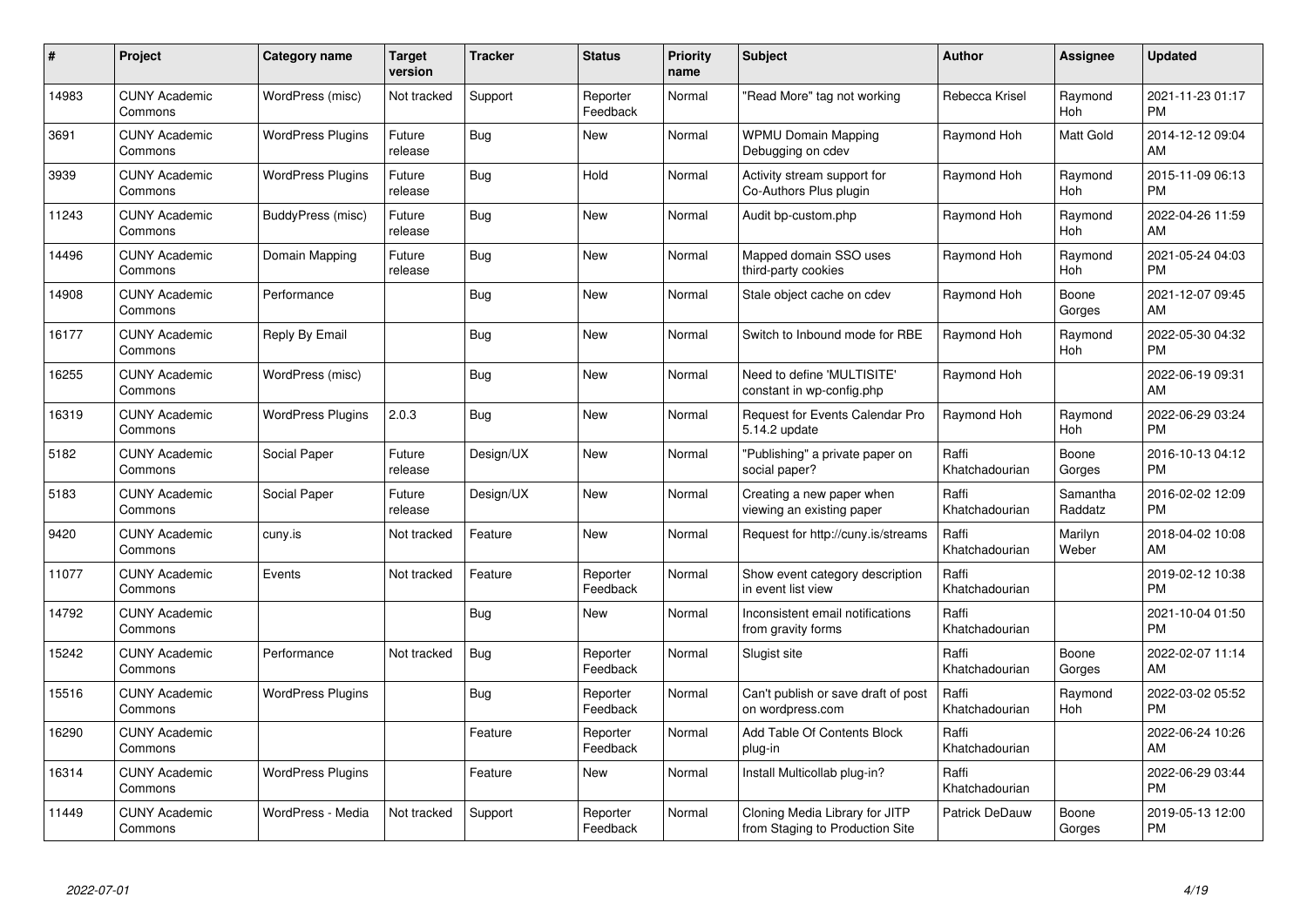| #     | Project                         | <b>Category name</b>     | <b>Target</b><br>version | <b>Tracker</b> | <b>Status</b>        | <b>Priority</b><br>name | Subject                                                                                                                                      | Author                 | Assignee            | <b>Updated</b>                |
|-------|---------------------------------|--------------------------|--------------------------|----------------|----------------------|-------------------------|----------------------------------------------------------------------------------------------------------------------------------------------|------------------------|---------------------|-------------------------------|
| 14483 | <b>CUNY Academic</b><br>Commons | WordPress - Media        | Not tracked              | Bug            | Reporter<br>Feedback | Normal                  | Wordpress PDF Embed Stopped<br>Working after JITP Media Clone                                                                                | <b>Patrick DeDauw</b>  | Boone<br>Gorges     | 2021-05-20 01:51<br>PM        |
| 6665  | <b>CUNY Academic</b><br>Commons |                          | Not tracked              | Publicity      | New                  | Normal                  | Dead Link in 1.10 announcement<br>post                                                                                                       | Paige Dupont           | Stephen Real        | 2016-12-01 03:11<br><b>PM</b> |
| 9346  | <b>CUNY Academic</b><br>Commons | WordPress (misc)         | Not tracked              | Bug            | New                  | Normal                  | Clone cetls.bmcc.cuny.edu for<br>development                                                                                                 | Owen Roberts           | Raymond<br>Hoh      | 2018-03-06 05:35<br><b>PM</b> |
| 3475  | <b>CUNY Academic</b><br>Commons | Events                   | Future<br>release        | Feature        | Assigned             | Normal                  | Request to add plugin to<br>streamline room<br>booking/appointment booking                                                                   | Naomi Barrettara       | Boone<br>Gorges     | 2014-12-01 05:14<br>РM        |
| 2753  | <b>CUNY Academic</b><br>Commons | <b>Public Portfolio</b>  | Future<br>release        | Feature        | New                  | Normal                  | Create actual actual tagification in<br>academic interests and other<br>fields                                                               | Micki Kaufman          | Boone<br>Gorges     | 2015-01-05 08:52<br>РM        |
| 2754  | <b>CUNY Academic</b><br>Commons | Design                   | Future<br>release        | Feature        | Assigned             | Normal                  | Determine strategy for CAC logo<br>handling in top header                                                                                    | Micki Kaufman          | Chris Stein         | 2015-01-05 08:53<br><b>PM</b> |
| 3506  | <b>CUNY Academic</b><br>Commons | Publicity                | 1.7                      | Publicity      | New                  | Normal                  | Prepare 1.7 email messaging                                                                                                                  | Micki Kaufman          | Micki<br>Kaufman    | 2014-10-01 12:36<br><b>PM</b> |
| 3509  | <b>CUNY Academic</b><br>Commons | Publicity                | 1.7                      | Publicity      | New                  | Normal                  | Create 1.7 digital signage imagery                                                                                                           | Micki Kaufman          | Marilyn<br>Weber    | 2014-10-01 12:40<br>PM        |
| 3510  | <b>CUNY Academic</b><br>Commons | Publicity                | 1.7                      | Publicity      | Assigned             | Normal                  | Post on the News Blog re: 'My<br>Commons'                                                                                                    | Micki Kaufman          | Sarah<br>Morgano    | 2014-10-15 11:18<br>AM        |
| 3511  | <b>CUNY Academic</b><br>Commons | Publicity                | 1.7                      | Publicity      | Assigned             | Normal                  | Social media for 1.7                                                                                                                         | Micki Kaufman          | Sarah<br>Morgano    | 2014-10-14 03:32<br>PM        |
| 2167  | <b>CUNY Academic</b><br>Commons | WordPress (misc)         | Future<br>release        | Bug            | Assigned             | Normal                  | CAC-Livestream Plugin Issues                                                                                                                 | Michael Smith          | Dominic<br>Giglio   | 2015-01-02 03:06<br><b>PM</b> |
| 3458  | <b>CUNY Academic</b><br>Commons | Groups (misc)            | Future<br>release        | Feature        | Assigned             | Normal                  | Filter Members of Group by<br>Campus                                                                                                         | Michael Smith          | Samantha<br>Raddatz | 2014-09-26 08:32<br><b>PM</b> |
| 9908  | <b>CUNY Academic</b><br>Commons |                          | Not tracked              | Feature        | <b>New</b>           | Normal                  | Is it possible to send email<br>updates to users (or an email<br>address not on the list) for only a<br>single page AFTER being<br>prompted? | <b>Michael Shields</b> | scott voth          | 2018-06-11 01:34<br>РM        |
| 481   | <b>CUNY Academic</b><br>Commons | Groups (misc)            | Future<br>release        | Feature        | Assigned             | Normal                  | ability to archive inactive groups<br>and blogs                                                                                              | Michael Mandiberg      | Samantha<br>Raddatz | 2015-11-09 05:56<br>РM        |
| 287   | <b>CUNY Academic</b><br>Commons | WordPress (misc)         | Future<br>release        | Feature        | Assigned             | Normal                  | Create troubleshooting tool for<br>account sign-up                                                                                           | Matt Gold              | Boone<br>Gorges     | 2015-11-09 06:17<br><b>PM</b> |
| 364   | <b>CUNY Academic</b><br>Commons | <b>WordPress Plugins</b> | Future<br>release        | Feature        | <b>New</b>           | Normal                  | <b>Bulletin Board</b>                                                                                                                        | Matt Gold              |                     | 2015-01-05 08:50<br><b>PM</b> |
| 365   | <b>CUNY Academic</b><br>Commons | WordPress (misc)         | Future<br>release        | Feature        | Assigned             | Normal                  | <b>Create Mouseover Tooltips</b><br>throughout Site                                                                                          | Matt Gold              | Chris Stein         | 2015-11-09 06:18<br>PM        |
| 377   | <b>CUNY Academic</b><br>Commons | BuddyPress (misc)        | Future<br>release        | Feature        | Assigned             | Normal                  | Like buttons                                                                                                                                 | Matt Gold              | Boone<br>Gorges     | 2010-11-16 05:13<br>PM        |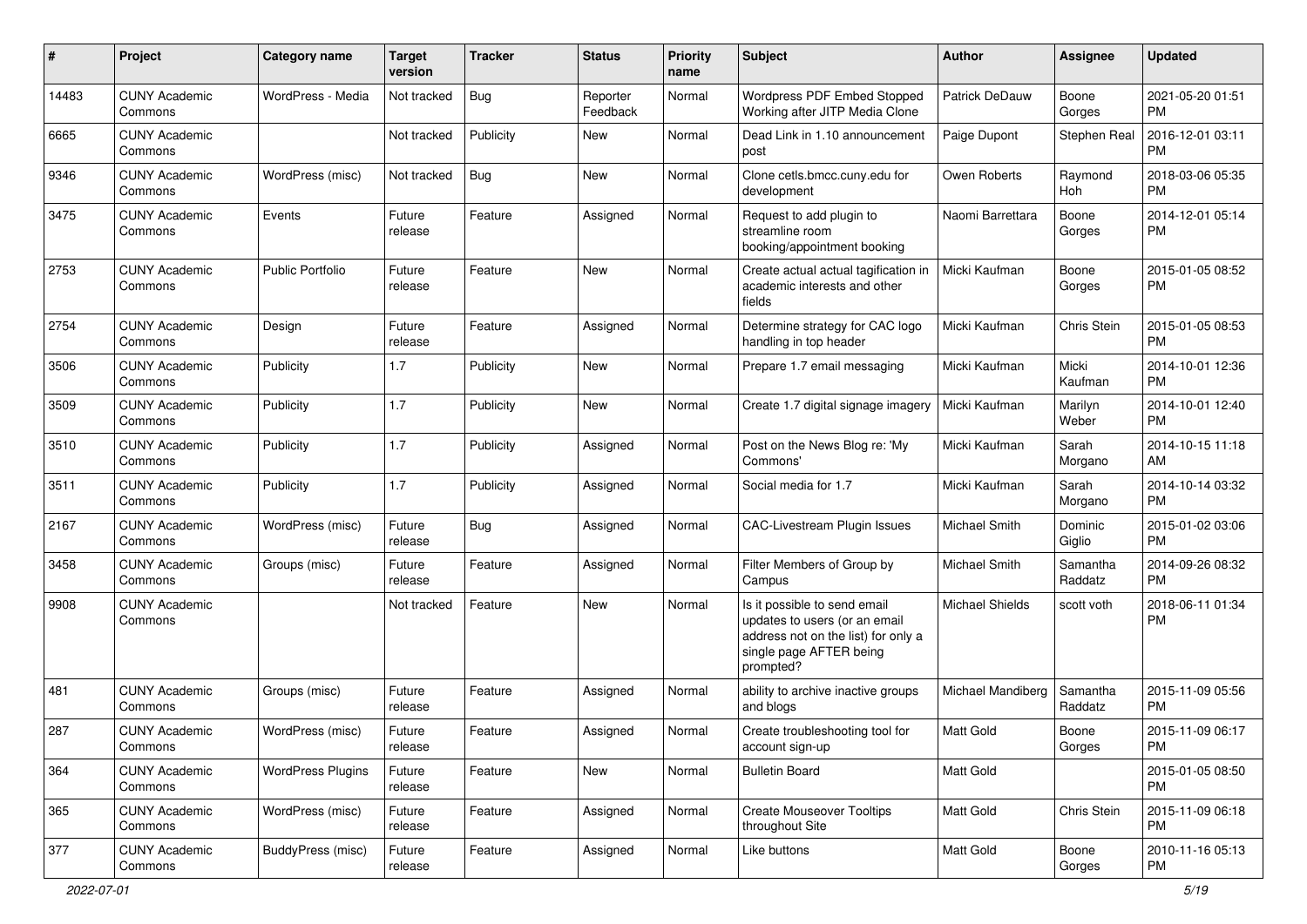| $\#$ | Project                         | Category name            | <b>Target</b><br>version | <b>Tracker</b> | <b>Status</b>        | <b>Priority</b><br>name | <b>Subject</b>                                                                            | <b>Author</b>    | Assignee            | <b>Updated</b>                |
|------|---------------------------------|--------------------------|--------------------------|----------------|----------------------|-------------------------|-------------------------------------------------------------------------------------------|------------------|---------------------|-------------------------------|
| 412  | <b>CUNY Academic</b><br>Commons | <b>WordPress Themes</b>  | Future<br>release        | Feature        | Assigned             | Normal                  | <b>Featured Themes</b>                                                                    | <b>Matt Gold</b> | Dominic<br>Giglio   | 2015-01-05 08:44<br><b>PM</b> |
| 435  | <b>CUNY Academic</b><br>Commons | BuddyPress (misc)        | Future<br>release        | Feature        | Assigned             | Normal                  | Include Avatar Images in Forum<br><b>Post Notification Emails</b>                         | <b>Matt Gold</b> | Boone<br>Gorges     | 2010-12-08 12:40<br><b>PM</b> |
| 497  | <b>CUNY Academic</b><br>Commons | <b>WordPress Plugins</b> | Future<br>release        | Feature        | Assigned             | Normal                  | Drag and Drop Ordering on<br>Gallery Post Plugin                                          | Matt Gold        | Ron Rennick         | 2015-11-09 06:18<br><b>PM</b> |
| 500  | <b>CUNY Academic</b><br>Commons | BuddyPress (misc)        | Future<br>release        | Feature        | Assigned             | Normal                  | <b>Export Group Data</b>                                                                  | Matt Gold        | Boone<br>Gorges     | 2010-12-19 12:09<br><b>PM</b> |
| 554  | <b>CUNY Academic</b><br>Commons | BuddyPress (misc)        | Future<br>release        | Feature        | Assigned             | Normal                  | Add Trackback notifications to<br>site-wide activity feed                                 | <b>Matt Gold</b> | Boone<br>Gorges     | 2015-11-09 06:19<br><b>PM</b> |
| 599  | <b>CUNY Academic</b><br>Commons | BuddyPress (misc)        | Future<br>release        | Feature        | Assigned             | Normal                  | Consider adding rating plugins for<br><b>BuddyPress/BBPress</b>                           | <b>Matt Gold</b> | Boone<br>Gorges     | 2011-08-22 06:50<br><b>PM</b> |
| 635  | <b>CUNY Academic</b><br>Commons | BuddyPress (misc)        | Future<br>release        | Feature        | Assigned             | Normal                  | Big Blue Button -<br>Videoconferencing in Groups and<br>Blogs                             | Matt Gold        | Boone<br>Gorges     | 2011-03-14 03:24<br><b>PM</b> |
| 636  | <b>CUNY Academic</b><br>Commons | WordPress (misc)         | Not tracked              | Support        | Assigned             | Normal                  | Create Lynda.com-like Table of<br><b>Contents for Prospective Tutorial</b><br>Screencasts | Matt Gold        | scott voth          | 2016-02-23 03:12<br><b>PM</b> |
| 653  | <b>CUNY Academic</b><br>Commons | <b>Group Blogs</b>       | Future<br>release        | Feature        | Assigned             | Normal                  | Redesign Integration of Groups<br>and Blogs                                               | <b>Matt Gold</b> | Samantha<br>Raddatz | 2015-11-09 05:40<br><b>PM</b> |
| 658  | <b>CUNY Academic</b><br>Commons | <b>WordPress Plugins</b> | Future<br>release        | Feature        | Assigned             | Normal                  | Rebulid Sitewide Tag Suggestion                                                           | <b>Matt Gold</b> | Boone<br>Gorges     | 2015-01-05 08:47<br><b>PM</b> |
| 1105 | <b>CUNY Academic</b><br>Commons | WordPress (misc)         | Future<br>release        | Feature        | Assigned             | Normal                  | Rephrase Blog Privacy Options                                                             | <b>Matt Gold</b> | Samantha<br>Raddatz | 2015-11-09 06:19<br><b>PM</b> |
| 1544 | <b>CUNY Academic</b><br>Commons | Groups (misc)            | Future<br>release        | Feature        | Reporter<br>Feedback | Normal                  | Group Filtering and Sorting                                                               | <b>Matt Gold</b> | Chris Stein         | 2019-03-01 02:25<br><b>PM</b> |
| 2523 | <b>CUNY Academic</b><br>Commons | <b>BuddyPress Docs</b>   | Future<br>release        | Feature        | Assigned             | Normal                  | Allow Users to Upload Images to<br><b>BP</b> Docs                                         | <b>Matt Gold</b> | Boone<br>Gorges     | 2015-11-09 06:14<br><b>PM</b> |
| 3042 | <b>CUNY Academic</b><br>Commons | <b>Public Portfolio</b>  | Future<br>release        | Feature        | Assigned             | Normal                  | Browsing member interests                                                                 | Matt Gold        | Boone<br>Gorges     | 2015-03-21 09:04<br><b>PM</b> |
| 3090 | <b>CUNY Academic</b><br>Commons | Twitter page             | Future<br>release        | Feature        | Assigned             | Normal                  | Prevent Retweets from showing<br>up on Commons twitter page                               | Matt Gold        | <b>Tahir Butt</b>   | 2016-10-24 11:31<br>AM        |
| 3220 | <b>CUNY Academic</b><br>Commons | <b>Public Portfolio</b>  | Future<br>release        | Feature        | Assigned             | Normal                  | Add indent/outdent option to<br>Formatting Buttons on Profile<br>Page                     | <b>Matt Gold</b> | Boone<br>Gorges     | 2014-05-21 10:39<br><b>PM</b> |
| 3308 | <b>CUNY Academic</b><br>Commons | Group Invitations        | Future<br>release        | Feature        | Assigned             | Normal                  | Allow members to rescind group<br>invitations                                             | <b>Matt Gold</b> | Boone<br>Gorges     | 2015-04-01 08:53<br><b>PM</b> |
| 3369 | <b>CUNY Academic</b><br>Commons | Reply By Email           | Not tracked              | Outreach       | Hold                 | Normal                  | Release reply by email to WP<br>plugin directory                                          | Matt Gold        | Raymond<br>Hoh      | 2016-03-01 12:46<br><b>PM</b> |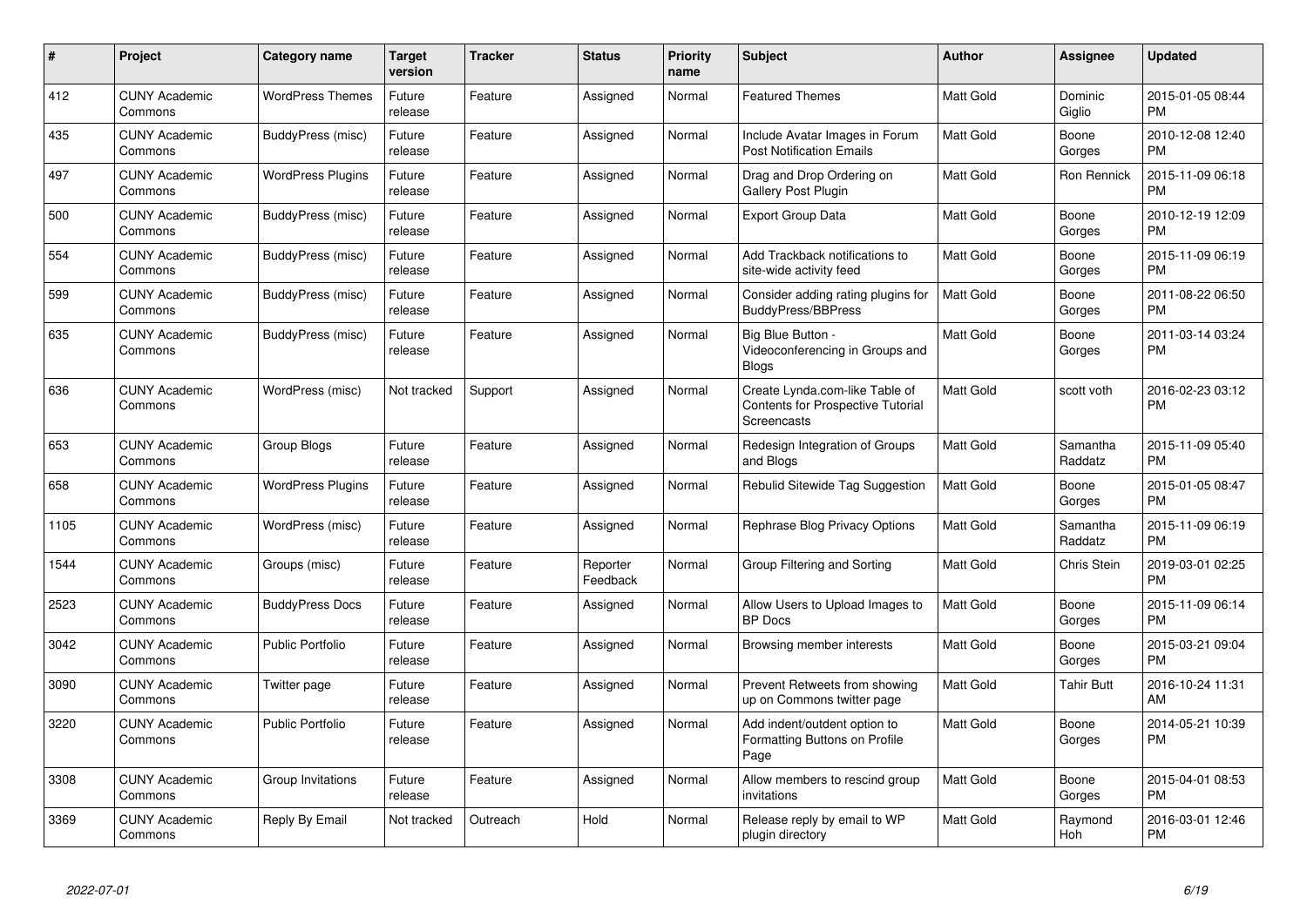| $\#$ | Project                         | <b>Category name</b>    | <b>Target</b><br>version | <b>Tracker</b> | <b>Status</b>       | Priority<br>name | <b>Subject</b>                                                      | <b>Author</b>    | Assignee            | <b>Updated</b>                |
|------|---------------------------------|-------------------------|--------------------------|----------------|---------------------|------------------|---------------------------------------------------------------------|------------------|---------------------|-------------------------------|
| 3419 | <b>CUNY Academic</b><br>Commons | Group Invitations       | 1.6.14                   | Bug            | Testing<br>Required | Normal           | Neatening the display of<br>messages on group requests              | <b>Matt Gold</b> | Boone<br>Gorges     | 2014-09-01 09:29<br><b>PM</b> |
| 3517 | <b>CUNY Academic</b><br>Commons | My Commons              | Future<br>release        | Feature        | Assigned            | Normal           | Mute/Unmute My Commons<br>updates                                   | <b>Matt Gold</b> | Raymond<br>Hoh      | 2015-11-09 01:19<br><b>PM</b> |
| 3524 | <b>CUNY Academic</b><br>Commons | Documentation           | Not tracked              | Documentation  | Assigned            | Normal           | Post describing all you can do<br>when starting up a new blog/group | <b>Matt Gold</b> | scott voth          | 2014-10-04 12:56<br><b>PM</b> |
| 3536 | <b>CUNY Academic</b><br>Commons | My Commons              | Future<br>release        | Feature        | Assigned            | Normal           | Infinite Scroll on My Commons<br>page                               | Matt Gold        | Raymond<br>Hoh      | 2015-04-13 04:42<br><b>PM</b> |
| 3577 | <b>CUNY Academic</b><br>Commons | My Commons              | Future<br>release        | Design/UX      | Assigned            | Normal           | Replies to items in My Commons                                      | <b>Matt Gold</b> | Raymond<br>Hoh      | 2015-04-09 05:19<br><b>PM</b> |
| 3657 | <b>CUNY Academic</b><br>Commons | WordPress (misc)        | Not tracked              | Feature        | <b>New</b>          | Normal           | Create alert for GC email<br>addresses                              | Matt Gold        | Matt Gold           | 2016-04-14 11:29<br><b>PM</b> |
| 3662 | <b>CUNY Academic</b><br>Commons | <b>SEO</b>              | Future<br>release        | Feature        | Assigned            | Normal           | Duplicate Content/SEO/Google<br>issues                              | Matt Gold        | Raymond<br>Hoh      | 2015-04-13 04:37<br><b>PM</b> |
| 3759 | <b>CUNY Academic</b><br>Commons | WordPress (misc)        | Future<br>release        | Feature        | Assigned            | Normal           | Review Interface for Adding Users<br>to Blogs                       | Matt Gold        | Boone<br>Gorges     | 2015-03-24 05:52<br><b>PM</b> |
| 3768 | <b>CUNY Academic</b><br>Commons | <b>Public Portfolio</b> | Future<br>release        | Feature        | Assigned            | Normal           | Institutions/Past positions on<br>public portfolios                 | Matt Gold        | Boone<br>Gorges     | 2018-04-23 10:44<br>AM        |
| 3770 | <b>CUNY Academic</b><br>Commons | <b>Public Portfolio</b> | Future<br>release        | Feature        | Assigned            | Normal           | Improve Layout/Formatting of<br>Positions Area on Public Portfolios | <b>Matt Gold</b> | Chris Stein         | 2015-04-01 09:17<br><b>PM</b> |
| 4027 | <b>CUNY Academic</b><br>Commons | Commons In A Box        | Not tracked              | Design/UX      | Assigned            | Normal           | Usability review of CBOX update<br>procedures                       | Matt Gold        | Samantha<br>Raddatz | 2015-05-11 06:36<br><b>PM</b> |
| 4053 | <b>CUNY Academic</b><br>Commons | Events                  | Future<br>release        | Feature        | Assigned            | Normal           | Create new tab for past events                                      | Matt Gold        | Boone<br>Gorges     | 2015-05-12 02:10<br><b>PM</b> |
| 4070 | <b>CUNY Academic</b><br>Commons | Analytics               | Not tracked              | Support        | Assigned            | Normal           | Request for JITP site analytics                                     | Matt Gold        | Seth Persons        | 2016-02-23 03:09<br><b>PM</b> |
| 4235 | <b>CUNY Academic</b><br>Commons |                         | Not tracked              | Design/UX      | Assigned            | Normal           | Explore user experience around<br>comments on forum topics vs docs  | <b>Matt Gold</b> | Samantha<br>Raddatz | 2015-07-21 10:23<br>AM        |
| 4238 | <b>CUNY Academic</b><br>Commons | Events                  | Future<br>release        | Feature        | Assigned            | Normal           | Copy Events to Other Groups?                                        | Matt Gold        | Boone<br>Gorges     | 2015-07-02 10:08<br>AM        |
| 4404 | <b>CUNY Academic</b><br>Commons | <b>Public Portfolio</b> | Future<br>release        | Design/UX      | Assigned            | Normal           | Change color of permissions info<br>on portfolio editing interface  | Matt Gold        | Samantha<br>Raddatz | 2015-08-11 05:28<br><b>PM</b> |
| 4661 | <b>CUNY Academic</b><br>Commons | User Experience         | Future<br>release        | Bug            | Assigned            | Normal           | <b>Simplify Events text</b>                                         | <b>Matt Gold</b> | Samantha<br>Raddatz | 2015-10-02 09:06<br><b>PM</b> |
| 4903 | <b>CUNY Academic</b><br>Commons | Events                  | Future<br>release        | Design/UX      | Assigned            | Normal           | Improving visual appearance of<br>event calendars                   | <b>Matt Gold</b> | Boone<br>Gorges     | 2016-10-13 11:51<br>AM        |
| 4980 | CUNY Academic<br>Commons        | Home Page               | Future<br>release        | Feature        | Assigned            | Normal           | CAC Featured Content -- Adding<br>Randomization                     | <b>Matt Gold</b> | Boone<br>Gorges     | 2016-12-12 03:01<br><b>PM</b> |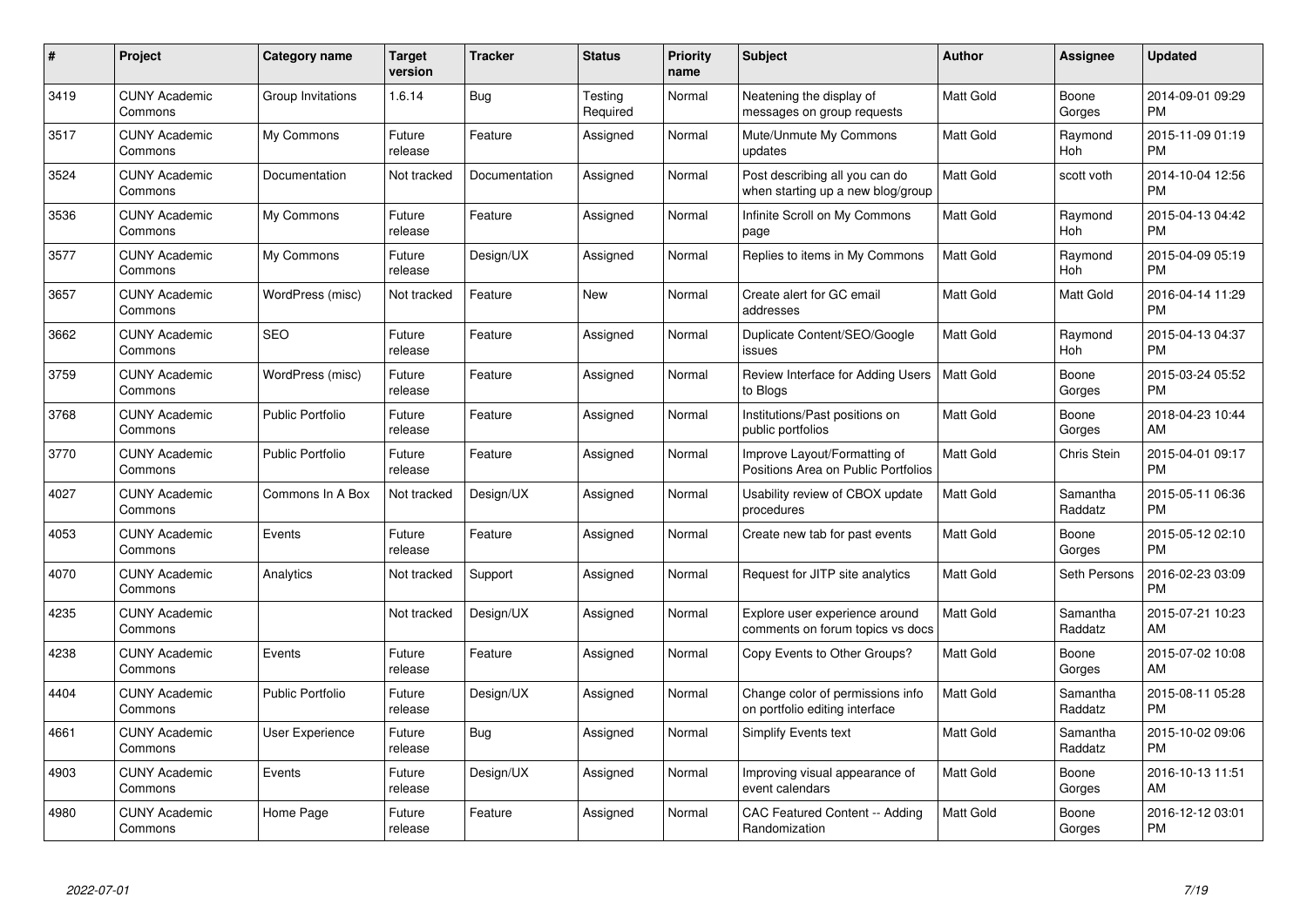| $\pmb{\#}$ | Project                         | <b>Category name</b>    | <b>Target</b><br>version | <b>Tracker</b> | <b>Status</b>        | <b>Priority</b><br>name | <b>Subject</b>                                                                        | <b>Author</b>    | Assignee            | <b>Updated</b>                |
|------------|---------------------------------|-------------------------|--------------------------|----------------|----------------------|-------------------------|---------------------------------------------------------------------------------------|------------------|---------------------|-------------------------------|
| 4986       | <b>CUNY Academic</b><br>Commons | ZenDesk                 | Not tracked              | Support        | Assigned             | Normal                  | Prepare documentation for<br>Zendesk re web widget                                    | <b>Matt Gold</b> | Samantha<br>Raddatz | 2016-02-25 03:09<br><b>PM</b> |
| 5316       | <b>CUNY Academic</b><br>Commons | User Experience         | Future<br>release        | Feature        | Assigned             | Normal                  | Prompt user email address<br>updates                                                  | Matt Gold        | Stephen Real        | 2016-12-21 03:30<br><b>PM</b> |
| 5581       | <b>CUNY Academic</b><br>Commons | Analytics               | Future<br>release        | Feature        | Assigned             | Normal                  | <b>Explore alternatives to Google</b><br>Analytics                                    | <b>Matt Gold</b> | Valerie<br>Townsend | 2020-04-17 03:12<br><b>PM</b> |
| 5696       | <b>CUNY Academic</b><br>Commons | Events                  | Future<br>release        | Feature        | Assigned             | Normal                  | Events Calendar - display options<br>calendar aggregation                             | <b>Matt Gold</b> | Boone<br>Gorges     | 2016-10-13 11:44<br>AM        |
| 5955       | <b>CUNY Academic</b><br>Commons | Outreach                | Future<br>release        | Feature        | Assigned             | Normal                  | Create auto-newsletter for<br>commons members                                         | Matt Gold        | Luke Waltzer        | 2016-08-30 10:34<br>AM        |
| 6014       | <b>CUNY Academic</b><br>Commons | Publicity               | Future<br>release        | Publicity      | Reporter<br>Feedback | Normal                  | Google search listing                                                                 | Matt Gold        | Boone<br>Gorges     | 2016-09-21 03:48<br><b>PM</b> |
| 6115       | <b>CUNY Academic</b><br>Commons | Publicity               | Not tracked              | Feature        | Assigned             | Normal                  | create digital signage for GC                                                         | <b>Matt Gold</b> | scott voth          | 2016-10-11 10:09<br><b>PM</b> |
| 6298       | <b>CUNY Academic</b><br>Commons | User Experience         | Not tracked              | Design/UX      | Assigned             | Normal                  | Examine data from survey                                                              | <b>Matt Gold</b> | Margaret<br>Galvan  | 2016-10-14 12:16<br><b>PM</b> |
| 6426       | <b>CUNY Academic</b><br>Commons | Spam/Spam<br>Prevention | Future<br>release        | Feature        | Assigned             | Normal                  | Force captcha on all comments?                                                        | Matt Gold        | Tahir Butt          | 2016-10-24 02:06<br><b>PM</b> |
| 6671       | <b>CUNY Academic</b><br>Commons | Reply By Email          | Not tracked              | Bug            | Assigned             | Normal                  | "Post too often" RBE error<br>message                                                 | <b>Matt Gold</b> | Raymond<br>Hoh      | 2016-11-11 09:55<br>AM        |
| 6995       | <b>CUNY Academic</b><br>Commons | Home Page               | Not tracked              | Bug            | Assigned             | Normal                  | member filter on homepage not<br>working                                              | <b>Matt Gold</b> | Raymond<br>Hoh      | 2016-12-11 09:46<br><b>PM</b> |
| 7115       | <b>CUNY Academic</b><br>Commons | Groups (misc)           | Future<br>release        | Feature        | Reporter<br>Feedback | Normal                  | make licensing info clear during<br>group creation                                    | <b>Matt Gold</b> | Raymond<br>Hoh      | 2020-12-08 11:32<br>AM        |
| 8666       | <b>CUNY Academic</b><br>Commons | Teaching                | Not tracked              | Documentation  | Assigned             | Normal                  | Create Teaching on the Commons<br>Resource Page                                       | Matt Gold        | Laurie Hurson       | 2019-09-23 03:16<br><b>PM</b> |
| 8756       | <b>CUNY Academic</b><br>Commons | Group Blogs             | Future<br>release        | Feature        | Hold                 | Normal                  | Connect multiple blogs to one<br>group?                                               | <b>Matt Gold</b> | Boone<br>Gorges     | 2017-09-30 10:42<br>AM        |
| 8836       | <b>CUNY Academic</b><br>Commons | Blogs (BuddyPress)      | Future<br>release        | Feature        | Assigned             | Normal                  | Redesign site launch process                                                          | Matt Gold        | Boone<br>Gorges     | 2019-10-03 02:49<br><b>PM</b> |
| 8837       | <b>CUNY Academic</b><br>Commons |                         | Not tracked              | Feature        | Assigned             | Normal                  | Create a form to request info from<br>people requesting premium<br>themes and plugins | <b>Matt Gold</b> | Marilyn<br>Weber    | 2017-11-14 03:35<br><b>PM</b> |
| 8898       | <b>CUNY Academic</b><br>Commons | Social Paper            | Not tracked              | Feature        | Assigned             | Normal                  | Usage data on docs and social<br>paper                                                | <b>Matt Gold</b> | Matt Gold           | 2017-11-16 11:32<br>AM        |
| 8900       | <b>CUNY Academic</b><br>Commons | Accessibility           | Future<br>release        | Feature        | Assigned             | Normal                  | Look into tools to enforce<br>accessibility in WP environment                         | <b>Matt Gold</b> | Boone<br>Gorges     | 2022-04-26 11:59<br>AM        |
| 8901       | <b>CUNY Academic</b><br>Commons | Accessibility           | Future<br>release        | Feature        | Assigned             | Normal                  | Theme analysis for accessibility                                                      | Matt Gold        | Boone<br>Gorges     | 2022-04-26 11:59<br>AM        |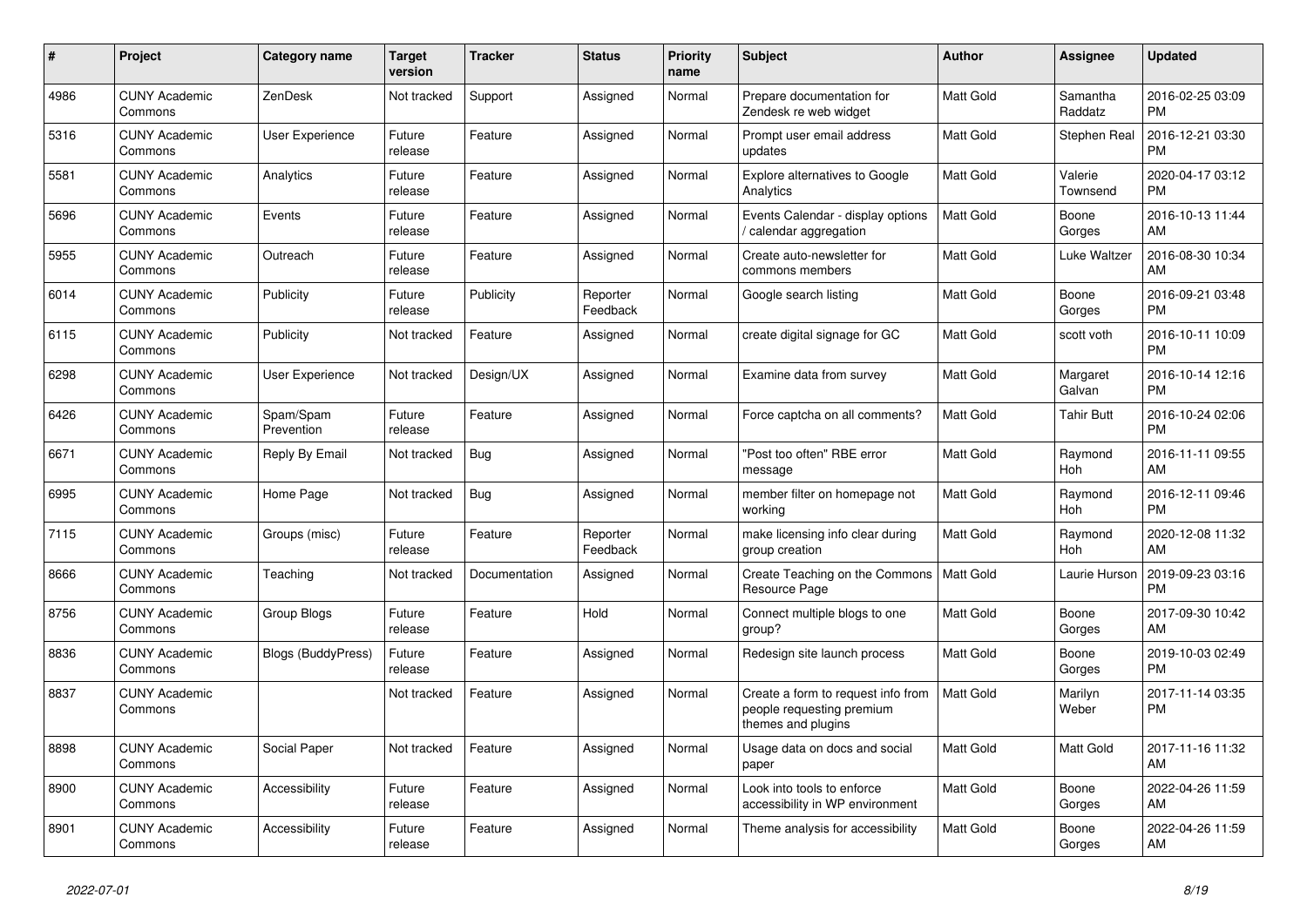| #     | Project                         | <b>Category name</b>       | <b>Target</b><br>version | <b>Tracker</b> | <b>Status</b>        | <b>Priority</b><br>name | <b>Subject</b>                                                        | <b>Author</b>    | Assignee        | <b>Updated</b>                |
|-------|---------------------------------|----------------------------|--------------------------|----------------|----------------------|-------------------------|-----------------------------------------------------------------------|------------------|-----------------|-------------------------------|
| 8902  | <b>CUNY Academic</b><br>Commons | Design                     | Not tracked              | Feature        | Assigned             | Normal                  | Report back on research on<br><b>BuddyPress themes</b>                | <b>Matt Gold</b> | Michael Smith   | 2017-11-10 12:31<br><b>PM</b> |
| 8976  | <b>CUNY Academic</b><br>Commons | Reply By Email             | Not tracked              | Feature        | Assigned             | Normal                  | Package RBE new topics posting?                                       | Matt Gold        | Raymond<br>Hoh  | 2017-12-04 02:34<br><b>PM</b> |
| 8991  | <b>CUNY Academic</b><br>Commons | Reply By Email             | Not tracked              | <b>Bug</b>     | Hold                 | Normal                  | RBE duplicate email message<br>issue                                  | <b>Matt Gold</b> | Raymond<br>Hoh  | 2018-02-18 08:53<br><b>PM</b> |
| 9015  | <b>CUNY Academic</b><br>Commons | Groups (misc)              | Not tracked              | Outreach       | Assigned             | Normal                  | Email group admins the email<br>addresses of their groups             | <b>Matt Gold</b> | Matt Gold       | 2018-01-02 09:54<br>AM        |
| 9028  | <b>CUNY Academic</b><br>Commons | Onboarding                 | Future<br>release        | Feature        | Assigned             | Normal                  | suggest groups to new members<br>during the registration process      | <b>Matt Gold</b> | Chris Stein     | 2018-10-24 12:34<br><b>PM</b> |
| 9941  | <b>CUNY Academic</b><br>Commons | Wiki                       | Not tracked              | Support        | Assigned             | Normal                  | Wiki functionality                                                    | Matt Gold        | Boone<br>Gorges | 2018-06-26 10:57<br>AM        |
| 9947  | <b>CUNY Academic</b><br>Commons | <b>WordPress Plugins</b>   | Future<br>release        | Feature        | Reporter<br>Feedback | Normal                  | Install H5P quiz plugin                                               | <b>Matt Gold</b> | Boone<br>Gorges | 2018-09-11 11:01<br>AM        |
| 9979  | <b>CUNY Academic</b><br>Commons | <b>Email Notifications</b> | Not tracked              | <b>Bug</b>     | Reporter<br>Feedback | Normal                  | Reports of slow email activation<br>emails                            | <b>Matt Gold</b> | Boone<br>Gorges | 2018-08-29 09:40<br><b>PM</b> |
| 10040 | <b>CUNY Academic</b><br>Commons | WordPress (misc)           | Not tracked              | Bug            | Reporter<br>Feedback | Normal                  | User doesn't see full list of themes                                  | <b>Matt Gold</b> | Boone<br>Gorges | 2018-07-25 10:12<br>AM        |
| 10659 | <b>CUNY Academic</b><br>Commons | Group Forums               | Future<br>release        | Feature        | Assigned             | Normal                  | Post to multiple groups via email                                     | <b>Matt Gold</b> | Raymond<br>Hoh  | 2018-11-15 12:54<br>AM        |
| 13949 | <b>CUNY Academic</b><br>Commons |                            | Not tracked              | Bug            | <b>New</b>           | Normal                  | Continued debugging of runaway<br>MySQL connections                   | <b>Matt Gold</b> | Boone<br>Gorges | 2021-09-14 10:42<br>AM        |
| 15604 | <b>CUNY Academic</b><br>Commons | <b>Email Notifications</b> | Future<br>release        | Feature        | Assigned             | Normal                  | <b>Restructure Commons Group</b><br>Digest Email Messages             | <b>Matt Gold</b> | Boone<br>Gorges | 2022-05-26 10:45<br>AM        |
| 16307 | <b>CUNY Academic</b><br>Commons |                            |                          | Bug            | New                  | Normal                  | Add brief messaging to<br>accept/decline group membership<br>requests | <b>Matt Gold</b> | Boone<br>Gorges | 2022-06-27 06:13<br><b>PM</b> |
| 10262 | <b>CUNY Academic</b><br>Commons |                            | Not tracked              | Bug            | Reporter<br>Feedback | Normal                  | Newsletter Plugin: Broken Image<br>at Bottom of All Newsletters       | Mark Webb        | Raymond<br>Hoh  | 2018-08-30 05:17<br><b>PM</b> |
| 10769 | <b>CUNY Academic</b><br>Commons | <b>WordPress Themes</b>    | Not tracked              | Bug            | Reporter<br>Feedback | Normal                  | 2011 Theme Sidebar                                                    | Mark Webb        |                 | 2018-12-04 04:09<br><b>PM</b> |
| 11120 | <b>CUNY Academic</b><br>Commons | <b>WordPress Plugins</b>   | Not tracked              | Bug            | Reporter<br>Feedback | Normal                  | Events Manager Events Not<br>Showing Up                               | Mark Webb        |                 | 2019-02-27 04:10<br><b>PM</b> |
| 5199  | <b>CUNY Academic</b><br>Commons | Social Paper               | Future<br>release        | Feature        | <b>New</b>           | Normal                  | add tables to the SP editor                                           | Marilyn Weber    |                 | 2016-10-24 11:27<br>AM        |
| 5205  | <b>CUNY Academic</b><br>Commons | Social Paper               | Future<br>release        | Feature        | New                  | Normal                  | Social Paper folders                                                  | Marilyn Weber    |                 | 2016-02-11 10:24<br><b>PM</b> |
| 5282  | <b>CUNY Academic</b><br>Commons | Social Paper               | Future<br>release        | Bug            | <b>New</b>           | Normal                  | Replying via email directs to paper<br>but not individual comment.    | Marilyn Weber    | Raymond<br>Hoh  | 2016-03-02 01:48<br><b>PM</b> |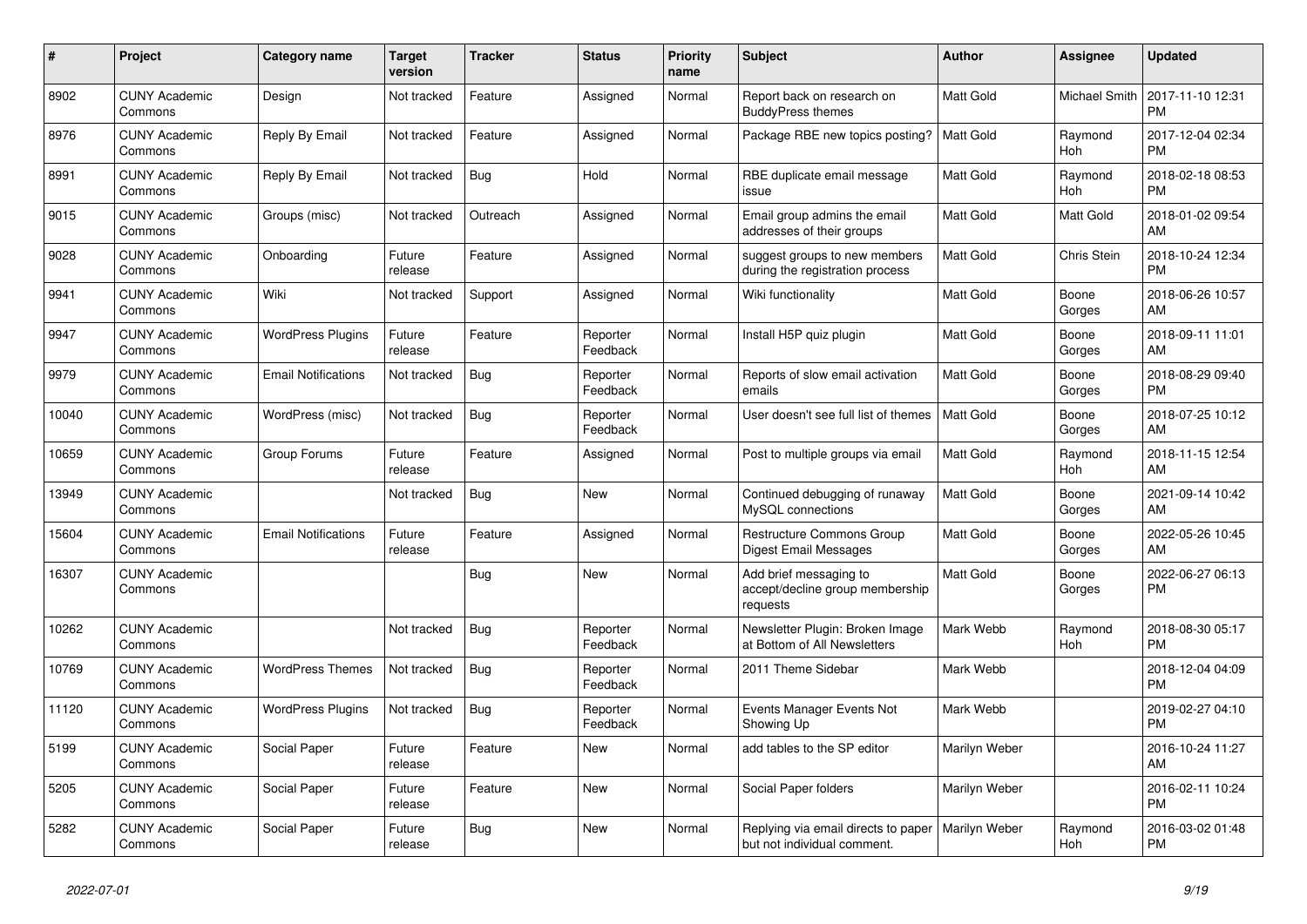| #     | <b>Project</b>                  | Category name              | <b>Target</b><br>version | <b>Tracker</b> | <b>Status</b>        | <b>Priority</b><br>name | <b>Subject</b>                                                                                | <b>Author</b> | Assignee            | <b>Updated</b>                |
|-------|---------------------------------|----------------------------|--------------------------|----------------|----------------------|-------------------------|-----------------------------------------------------------------------------------------------|---------------|---------------------|-------------------------------|
| 5397  | <b>CUNY Academic</b><br>Commons | Social Paper               | Future<br>release        | Feature        | New                  | Normal                  | frustrating to have to<br>enable/disable in SP                                                | Marilyn Weber | Samantha<br>Raddatz | 2016-04-20 03:39<br><b>PM</b> |
| 5992  | <b>CUNY Academic</b><br>Commons | <b>Email Notifications</b> | Future<br>release        | Feature        | New                  | Normal                  | Changing the From line of<br>autogenerated blog emails                                        | Marilyn Weber |                     | 2018-09-27 05:19<br><b>PM</b> |
| 8607  | <b>CUNY Academic</b><br>Commons |                            | Not tracked              | Support        | New                  | Normal                  | Paypal?                                                                                       | Marilyn Weber | Matt Gold           | 2018-05-15 01:37<br><b>PM</b> |
| 9207  | <b>CUNY Academic</b><br>Commons |                            | Future<br>release        | Support        | Reporter<br>Feedback | Normal                  | display dashboards made in<br>Tableau?                                                        | Marilyn Weber | Boone<br>Gorges     | 2018-04-10 10:42<br>AM        |
| 9835  | <b>CUNY Academic</b><br>Commons | Group Forums               | Future<br>release        | Bug            | Assigned             | Normal                  | add a "like" function?                                                                        | Marilyn Weber | <b>Erik Trainer</b> | 2018-06-05 01:49<br><b>PM</b> |
| 10273 | <b>CUNY Academic</b><br>Commons | Registration               | Not tracked              | Support        | Reporter<br>Feedback | Normal                  | users combining CF and campus<br>address                                                      | Marilyn Weber |                     | 2019-09-18 10:58<br>AM        |
| 10657 | <b>CUNY Academic</b><br>Commons |                            | Not tracked              | Support        | Reporter<br>Feedback | Normal                  | child theme problems                                                                          | Marilyn Weber |                     | 2018-11-08 01:19<br><b>PM</b> |
| 11149 | <b>CUNY Academic</b><br>Commons |                            | Not tracked              | Support        | Reporter<br>Feedback | Normal                  | comments getting blocked                                                                      | Marilyn Weber | Raymond<br>Hoh      | 2019-03-26 11:40<br>AM        |
| 11509 | <b>CUNY Academic</b><br>Commons |                            | Not tracked              | Support        | Reporter<br>Feedback | Normal                  | deleted Page causing a Menu<br>problem?                                                       | Marilyn Weber |                     | 2019-06-04 09:54<br>AM        |
| 11519 | <b>CUNY Academic</b><br>Commons |                            | Not tracked              | Support        | Assigned             | Normal                  | comment option not appearing                                                                  | Marilyn Weber |                     | 2019-09-24 10:28<br>AM        |
| 11771 | <b>CUNY Academic</b><br>Commons |                            | Not tracked              | Support        | Reporter<br>Feedback | Normal                  | post displays in sections                                                                     | Marilyn Weber |                     | 2019-08-20 10:34<br>AM        |
| 11787 | <b>CUNY Academic</b><br>Commons |                            | Not tracked              | Support        | Reporter<br>Feedback | Normal                  | automated comments notifications<br>on ZenDesk                                                | Marilyn Weber |                     | 2019-08-26 06:18<br><b>PM</b> |
| 11848 | <b>CUNY Academic</b><br>Commons |                            | Not tracked              | Support        | Hold                 | Normal                  | a Dean of Faculty wants to share<br>a large file                                              | Marilyn Weber |                     | 2019-09-24 08:44<br>AM        |
| 12350 | <b>CUNY Academic</b><br>Commons | Blogs (BuddyPress)         | Not tracked              | Support        | Reporter<br>Feedback | Normal                  | URL creation problem                                                                          | Marilyn Weber |                     | 2020-02-03 11:27<br>AM        |
| 12352 | <b>CUNY Academic</b><br>Commons |                            | Not tracked              | Support        | New                  | Normal                  | "posts list" page builder block<br>option                                                     | Marilyn Weber |                     | 2020-02-03 01:29<br><b>PM</b> |
| 12360 | <b>CUNY Academic</b><br>Commons | <b>WordPress Themes</b>    | Not tracked              | Bug            | Reporter<br>Feedback | Normal                  | site just says "DANTE We are<br>currently in maintenance mode,<br>please check back shortly." | Marilyn Weber |                     | 2020-02-04 12:13<br><b>PM</b> |
| 12382 | <b>CUNY Academic</b><br>Commons | Membership                 | Not tracked              | Support        | <b>New</b>           | Normal                  | Email request change                                                                          | Marilyn Weber | Marilyn<br>Weber    | 2020-02-06 12:56<br><b>PM</b> |
| 12741 | <b>CUNY Academic</b><br>Commons | <b>WordPress Plugins</b>   | Not tracked              | Support        | Reporter<br>Feedback | Normal                  | Tableau Public Viz Block                                                                      | Marilyn Weber | Raymond<br>Hoh      | 2020-05-12 11:00<br>AM        |
| 13034 | <b>CUNY Academic</b><br>Commons |                            | Not tracked              | Support        | Reporter<br>Feedback | Normal                  | a site is asking people to join the<br>Commons to get a download                              | Marilyn Weber |                     | 2020-07-12 07:23<br>AM        |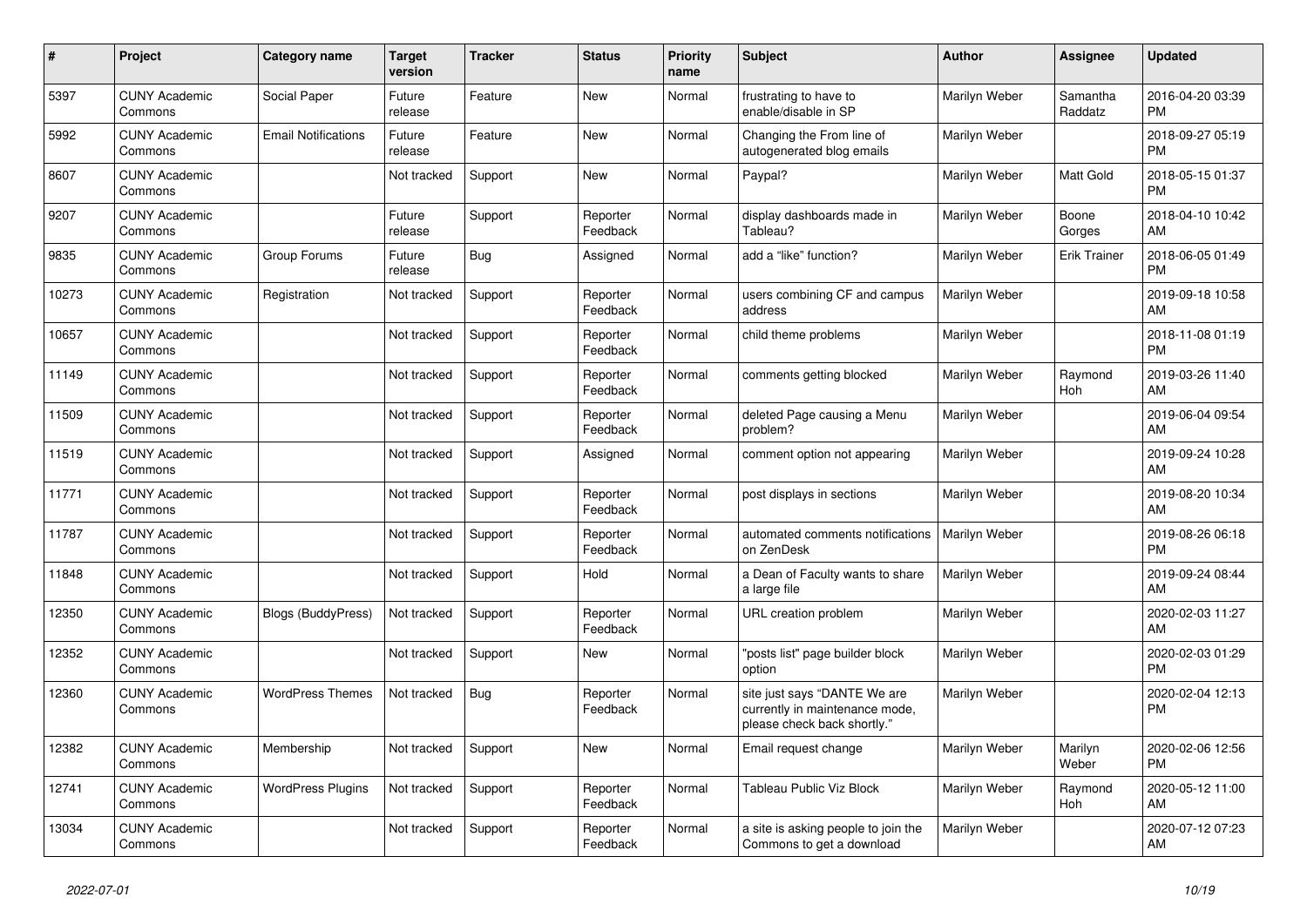| #     | Project                         | <b>Category name</b>    | <b>Target</b><br>version | <b>Tracker</b> | <b>Status</b>        | <b>Priority</b><br>name | <b>Subject</b>                                                    | <b>Author</b>   | <b>Assignee</b>    | <b>Updated</b>                |
|-------|---------------------------------|-------------------------|--------------------------|----------------|----------------------|-------------------------|-------------------------------------------------------------------|-----------------|--------------------|-------------------------------|
| 13255 | <b>CUNY Academic</b><br>Commons |                         | Not tracked              | Support        | Reporter<br>Feedback | Normal                  | Accessibility problems                                            | Marilyn Weber   |                    | 2020-09-01 05:48<br><b>PM</b> |
| 13286 | <b>CUNY Academic</b><br>Commons |                         | Not tracked              | Support        | <b>New</b>           | Normal                  | problem connecting with<br>WordPress app                          | Marilyn Weber   | Raymond<br>Hoh     | 2020-09-08 11:16<br>AM        |
| 13328 | <b>CUNY Academic</b><br>Commons | Group Forums            | Not tracked              | <b>Bug</b>     | Reporter<br>Feedback | Normal                  | cross-posting in two related<br>groups                            | Marilyn Weber   | Raymond<br>Hoh     | 2020-09-15 10:39<br><b>PM</b> |
| 13975 | <b>CUNY Academic</b><br>Commons | Social Paper            | Not tracked              | Support        | Reporter<br>Feedback | Normal                  | can't approve comments on Social<br>Paper paper                   | Marilyn Weber   |                    | 2021-02-12 09:33<br>AM        |
| 14074 | <b>CUNY Academic</b><br>Commons | WordPress (misc)        | Not tracked              | Support        | Reporter<br>Feedback | Normal                  | page password protection problem                                  | Marilyn Weber   |                    | 2021-03-02 11:03<br>AM        |
| 14398 | <b>CUNY Academic</b><br>Commons |                         | Not tracked              | Support        | Reporter<br>Feedback | Normal                  | Events plug-in notification problem   Marilyn Weber               |                 |                    | 2021-05-11 11:21<br>AM        |
| 14784 | <b>CUNY Academic</b><br>Commons |                         |                          | Support        | Reporter<br>Feedback | Normal                  | User report of logo problem when<br>using Customizer theme        | Marilyn Weber   |                    | 2021-09-17 10:25<br>AM        |
| 14900 | <b>CUNY Academic</b><br>Commons |                         | Not tracked              | Support        | Reporter<br>Feedback | Normal                  | previous theme?                                                   | Marilyn Weber   |                    | 2021-10-25 10:31<br>AM        |
| 14911 | <b>CUNY Academic</b><br>Commons | <b>WordPress Themes</b> | Not tracked              | Support        | New                  | Normal                  | Twentytwentyone theme                                             | Marilyn Weber   |                    | 2021-10-28 10:37<br>AM        |
| 15045 | <b>CUNY Academic</b><br>Commons |                         |                          | Support        | <b>New</b>           | Normal                  | no result for KCeL in the search<br>box on the commons            | Marilyn Weber   |                    | 2021-12-10 11:29<br>AM        |
| 15169 | <b>CUNY Academic</b><br>Commons |                         | 2.0.3                    | Support        | Reporter<br>Feedback | Normal                  | new Prelude website zipfiles for<br>custom theme and other files. | Marilyn Weber   |                    | 2022-06-29 11:32<br>AM        |
| 15260 | <b>CUNY Academic</b><br>Commons |                         |                          | Support        | Reporter<br>Feedback | Normal                  | Diacritical markings   European<br><b>Stages</b>                  | Marilyn Weber   |                    | 2022-02-04 08:16<br>AM        |
| 15370 | <b>CUNY Academic</b><br>Commons |                         |                          | Support        | Reporter<br>Feedback | Normal                  | All-in-One Event Calendar?                                        | Marilyn Weber   |                    | 2022-02-17 11:03<br>AM        |
| 15565 | <b>CUNY Academic</b><br>Commons |                         |                          | Support        | <b>New</b>           | Normal                  | Events - send updates to an email<br>listserv                     | Marilyn Weber   |                    | 2022-03-10 01:06<br><b>PM</b> |
| 15655 | <b>CUNY Academic</b><br>Commons |                         | 2.0.3                    | Support        | Reporter<br>Feedback | Normal                  | Event Aggregator plugin?                                          | Marilyn Weber   |                    | 2022-06-29 11:32<br>AM        |
| 15816 | <b>CUNY Academic</b><br>Commons |                         | Not tracked              | Support        | New                  | Normal                  | slow loading at SPS                                               | Marilyn Weber   |                    | 2022-04-05 01:26<br><b>PM</b> |
| 16099 | <b>CUNY Academic</b><br>Commons |                         |                          | Support        | Reporter<br>Feedback | Normal                  | request for Newsletter Glue                                       | Marilyn Weber   |                    | 2022-05-13 12:14<br><b>PM</b> |
| 16110 | <b>CUNY Academic</b><br>Commons |                         |                          | Support        | Reporter<br>Feedback | Normal                  | remove Creative Commons<br>license from pages?                    | Marilyn Weber   | Raymond<br>Hoh     | 2022-05-17 06:11<br><b>PM</b> |
| 7828  | <b>CUNY Academic</b><br>Commons |                         | Not tracked              | Feature        | Assigned             | Normal                  | Theme Assessment 2017                                             | Margaret Galvan | Margaret<br>Galvan | 2017-05-02 10:41<br><b>PM</b> |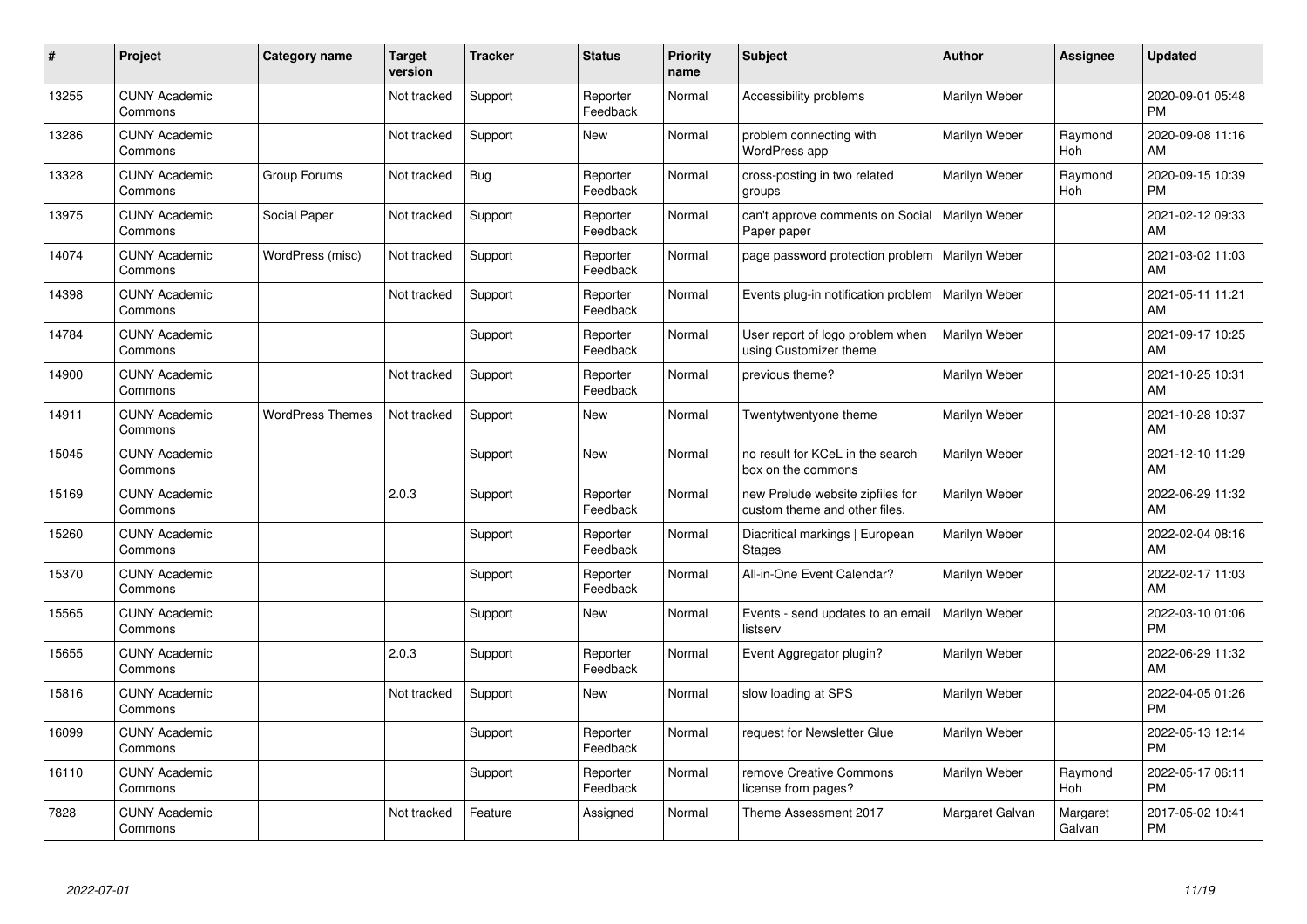| #     | Project                         | Category name             | <b>Target</b><br>version | Tracker        | <b>Status</b>        | <b>Priority</b><br>name | <b>Subject</b>                                                                             | <b>Author</b>   | <b>Assignee</b>     | <b>Updated</b>                |
|-------|---------------------------------|---------------------------|--------------------------|----------------|----------------------|-------------------------|--------------------------------------------------------------------------------------------|-----------------|---------------------|-------------------------------|
| 8078  | <b>CUNY Academic</b><br>Commons | <b>WordPress Plugins</b>  | Future<br>release        | System Upgrade | Assigned             | Normal                  | <b>CommentPress Updates</b>                                                                | Margaret Galvan | Christian<br>Wach   | 2017-05-08 03:49<br><b>PM</b> |
| 8211  | <b>CUNY Academic</b><br>Commons | <b>WordPress Themes</b>   | Future<br>release        | Feature        | New                  | Normal                  | Theme Suggestions: Material<br>Design-Inspired Themes                                      | Margaret Galvan | Margaret<br>Galvan  | 2017-08-07 02:48<br><b>PM</b> |
| 5225  | <b>CUNY Academic</b><br>Commons | Registration              | Future<br>release        | Feature        | Assigned             | Normal                  | On-boarding Issues                                                                         | Luke Waltzer    | Samantha<br>Raddatz | 2016-02-12 02:58<br><b>PM</b> |
| 5268  | <b>CUNY Academic</b><br>Commons | Group Forums              | Future<br>release        | <b>Bug</b>     | Assigned             | Normal                  | Long-time to post to multiple<br>groups                                                    | Luke Waltzer    | Daniel Jones        | 2016-09-07 06:31<br><b>PM</b> |
| 5317  | <b>CUNY Academic</b><br>Commons | Group Blogs               | Not tracked              | <b>Bug</b>     | Reporter<br>Feedback | Normal                  | Notifications of New Post Didn't<br>Come                                                   | Luke Waltzer    | Samantha<br>Raddatz | 2016-03-21 10:41<br><b>PM</b> |
| 6078  | <b>CUNY Academic</b><br>Commons | Blogs (BuddyPress)        | Future<br>release        | Feature        | New                  | Normal                  | Explore Adding Network Blog<br>Metadata Plugin                                             | Luke Waltzer    | Luke Waltzer        | 2016-10-11 10:29<br><b>PM</b> |
| 7624  | <b>CUNY Academic</b><br>Commons | BuddyPress (misc)         | Future<br>release        | Design/UX      | New                  | Normal                  | <b>BP</b> Notifications                                                                    | Luke Waltzer    | Paige Dupont        | 2017-02-08 10:43<br><b>PM</b> |
| 7928  | <b>CUNY Academic</b><br>Commons | Group Forums              | Not tracked              | <b>Bug</b>     | <b>New</b>           | Normal                  | Duplicate Forum post                                                                       | Luke Waltzer    | Raymond<br>Hoh      | 2017-04-11 09:27<br><b>PM</b> |
| 7981  | <b>CUNY Academic</b><br>Commons | Social Paper              | Future<br>release        | <b>Bug</b>     | New                  | Normal                  | Social Paper comments should<br>not go to spam                                             | Luke Waltzer    | Boone<br>Gorges     | 2018-04-16 03:52<br><b>PM</b> |
| 8835  | <b>CUNY Academic</b><br>Commons | <b>Blogs (BuddyPress)</b> | Future<br>release        | Feature        | New                  | Normal                  | Extend cuny.is shortlinks to sites                                                         | Luke Waltzer    | Boone<br>Gorges     | 2022-04-26 11:59<br>AM        |
| 9211  | <b>CUNY Academic</b><br>Commons | <b>WordPress Plugins</b>  | Future<br>release        | Support        | Reporter<br>Feedback | Normal                  | Auto-Role Setting in Forum Plugin<br>Causing Some Confusion                                | Luke Waltzer    | Boone<br>Gorges     | 2018-03-13 11:44<br>AM        |
| 9895  | <b>CUNY Academic</b><br>Commons | Onboarding                | Future<br>release        | Feature        | Assigned             | Normal                  | Add "Accept Invitation"<br>link/button/function to Group<br>and/or Site invitation emails? | Luke Waltzer    | Boone<br>Gorges     | 2018-06-07 12:42<br><b>PM</b> |
| 13430 | <b>CUNY Academic</b><br>Commons | Reply By Email            | Not tracked              | <b>Bug</b>     | <b>New</b>           | Normal                  | Delay in RBE                                                                               | Luke Waltzer    | Raymond<br>Hoh      | 2020-10-13 11:16<br>AM        |
| 2175  | <b>CUNY Academic</b><br>Commons | WordPress (misc)          | Not tracked              | Support        | Assigned             | Normal                  | Subscibe 2 vs. Jetpack<br>subscription options                                             | local admin     | Matt Gold           | 2016-01-26 04:58<br><b>PM</b> |
| 2612  | <b>CUNY Academic</b><br>Commons |                           | Not tracked              | Publicity      | Assigned             | Normal                  | Pinterest site for the Commons                                                             | local admin     | Sarah<br>Morgano    | 2016-03-04 11:19<br>AM        |
| 9060  | <b>CUNY Academic</b><br>Commons | Commons In A Box          | Not tracked              | <b>Bug</b>     | Hold                 | Normal                  | Problems with CBox image library<br>/ upload                                               | Lisa Rhody      | Raymond<br>Hoh      | 2018-01-10 03:26<br><b>PM</b> |
| 9289  | <b>CUNY Academic</b><br>Commons | <b>WordPress Plugins</b>  | Future<br>release        | Bug            | Reporter<br>Feedback | Normal                  | Email Users Plugin                                                                         | Laurie Hurson   | Boone<br>Gorges     | 2018-10-24 12:34<br><b>PM</b> |
| 11131 | <b>CUNY Academic</b><br>Commons |                           | Future<br>release        | Feature        | Reporter<br>Feedback | Normal                  | <b>Image Annotation Plugins</b>                                                            | Laurie Hurson   |                     | 2019-02-26 11:33<br>AM        |
| 11415 | <b>CUNY Academic</b><br>Commons | <b>WordPress Plugins</b>  | Not tracked              | <b>Bug</b>     | Reporter<br>Feedback | Normal                  | Blog Subscriptions in Jetpack                                                              | Laurie Hurson   |                     | 2019-05-14 10:34<br>AM        |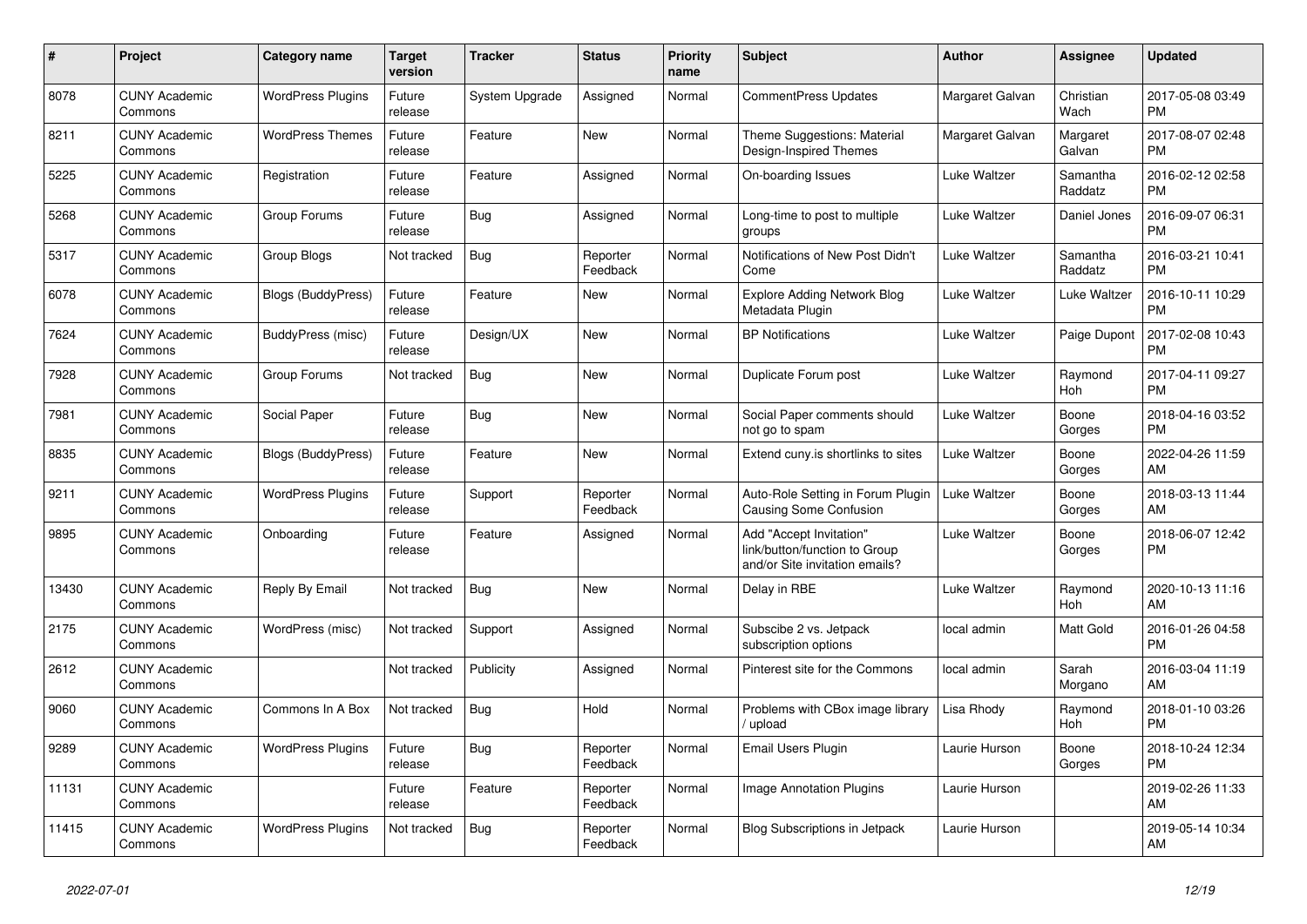| #     | Project                         | <b>Category name</b>     | <b>Target</b><br>version | <b>Tracker</b> | <b>Status</b>        | <b>Priority</b><br>name | <b>Subject</b>                                                               | <b>Author</b> | Assignee        | <b>Updated</b>                |
|-------|---------------------------------|--------------------------|--------------------------|----------------|----------------------|-------------------------|------------------------------------------------------------------------------|---------------|-----------------|-------------------------------|
| 11789 | <b>CUNY Academic</b><br>Commons | Courses                  | Future<br>release        | Feature        | New                  | Normal                  | Ability to remove item from<br>Courses list                                  | Laurie Hurson | Sonja Leix      | 2019-09-24 12:28<br><b>PM</b> |
| 11843 | <b>CUNY Academic</b><br>Commons | WordPress (misc)         | Future<br>release        | Design/UX      | New                  | Normal                  | Tweaking the Gutenberg Editor<br>Interface                                   | Laurie Hurson |                 | 2022-04-26 12:00<br><b>PM</b> |
| 11879 | <b>CUNY Academic</b><br>Commons |                          | Not tracked              | Bug            | <b>New</b>           | Normal                  | Hypothesis comments appearing<br>on multiple, different pdfs across<br>blogs | Laurie Hurson | Laurie Hurson   | 2019-09-19 02:39<br><b>PM</b> |
| 12121 | <b>CUNY Academic</b><br>Commons | <b>WordPress Plugins</b> | 2.0.3                    | Feature        | Reporter<br>Feedback | Normal                  | Embedding H5P Iframes on<br><b>Commons Site</b>                              | Laurie Hurson | Boone<br>Gorges | 2022-06-29 11:32<br><b>AM</b> |
| 12328 | <b>CUNY Academic</b><br>Commons |                          | Not tracked              | Support        | New                  | Normal                  | Sign up Code for Non-CUNY<br>Faculty                                         | Laurie Hurson |                 | 2020-01-28 10:25<br>AM        |
| 12438 | <b>CUNY Academic</b><br>Commons | Courses                  | Not tracked              | Bug            | <b>New</b>           | Normal                  | Site appearing twice                                                         | Laurie Hurson | Boone<br>Gorges | 2020-02-18 01:34<br><b>PM</b> |
| 12446 | <b>CUNY Academic</b><br>Commons | Groups (misc)            | Future<br>release        | Feature        | Reporter<br>Feedback | Normal                  | Toggle default site to group forum<br>posting                                | Laurie Hurson | Laurie Hurson   | 2020-03-10 11:57<br>AM        |
| 12484 | <b>CUNY Academic</b><br>Commons |                          | Not tracked              | Support        | Reporter<br>Feedback | Normal                  | Sign up Code for COIL Course<br>starting in March                            | Laurie Hurson | Matt Gold       | 2020-03-02 02:26<br><b>PM</b> |
| 13650 | <b>CUNY Academic</b><br>Commons | Group Library            | Future<br>release        | Feature        | New                  | Normal                  | Forum Attachments in Group<br>Library                                        | Laurie Hurson |                 | 2021-11-19 12:30<br><b>PM</b> |
| 14475 | <b>CUNY Academic</b><br>Commons |                          | Not tracked              | Publicity      | <b>New</b>           | Normal                  | <b>OER Showcase Page</b>                                                     | Laurie Hurson | Laurie Hurson   | 2021-09-14 10:46<br>AM        |
| 14504 | <b>CUNY Academic</b><br>Commons |                          | Not tracked              | Publicity      | Reporter<br>Feedback | Normal                  | Adding showcases to home page<br>menu                                        | Laurie Hurson | Boone<br>Gorges | 2022-01-19 03:26<br><b>PM</b> |
| 14538 | <b>CUNY Academic</b><br>Commons |                          | Not tracked              | Support        | Reporter<br>Feedback | Normal                  | <b>Weebly To Commons</b>                                                     | Laurie Hurson |                 | 2021-09-14 10:47<br><b>AM</b> |
| 14787 | <b>CUNY Academic</b><br>Commons | Plugin Packages          | Future<br>release        | Feature        | <b>New</b>           | Normal                  | Creating a "Design" plugin<br>package                                        | Laurie Hurson | scott voth      | 2022-04-27 04:56<br><b>PM</b> |
| 14936 | <b>CUNY Academic</b><br>Commons |                          |                          | Bug            | New                  | Normal                  | Commons websites blocked by<br>SPS campus network                            | Laurie Hurson |                 | 2021-11-03 03:57<br><b>PM</b> |
| 14940 | <b>CUNY Academic</b><br>Commons |                          |                          | <b>Bug</b>     | New                  | Normal                  | Discrepancy between Commons<br>profile "sites" and actual # of sites         | Laurie Hurson |                 | 2021-11-08 11:09<br><b>AM</b> |
| 15176 | <b>CUNY Academic</b><br>Commons |                          | Not tracked              | Support        | Reporter<br>Feedback | Normal                  | Archiving Q Writing & Old<br>Wordpress Sites on the Commons                  | Laurie Hurson |                 | 2022-02-08 10:28<br>AM        |
| 15613 | <b>CUNY Academic</b><br>Commons |                          | 2.0.3                    | Feature        | Reporter<br>Feedback | Normal                  | Adding "Passster" plugin                                                     | Laurie Hurson |                 | 2022-06-29 11:32<br>AM        |
| 15757 | <b>CUNY Academic</b><br>Commons |                          |                          | <b>Bug</b>     | New                  | Normal                  | Members # do not match                                                       | Laurie Hurson |                 | 2022-03-30 04:52<br><b>PM</b> |
| 15923 | <b>CUNY Academic</b><br>Commons |                          | Not tracked              | Feature        | Reporter<br>Feedback | Normal                  | <b>Bellows Plugin Adjustments</b>                                            | Laurie Hurson |                 | 2022-04-20 10:10<br>AM        |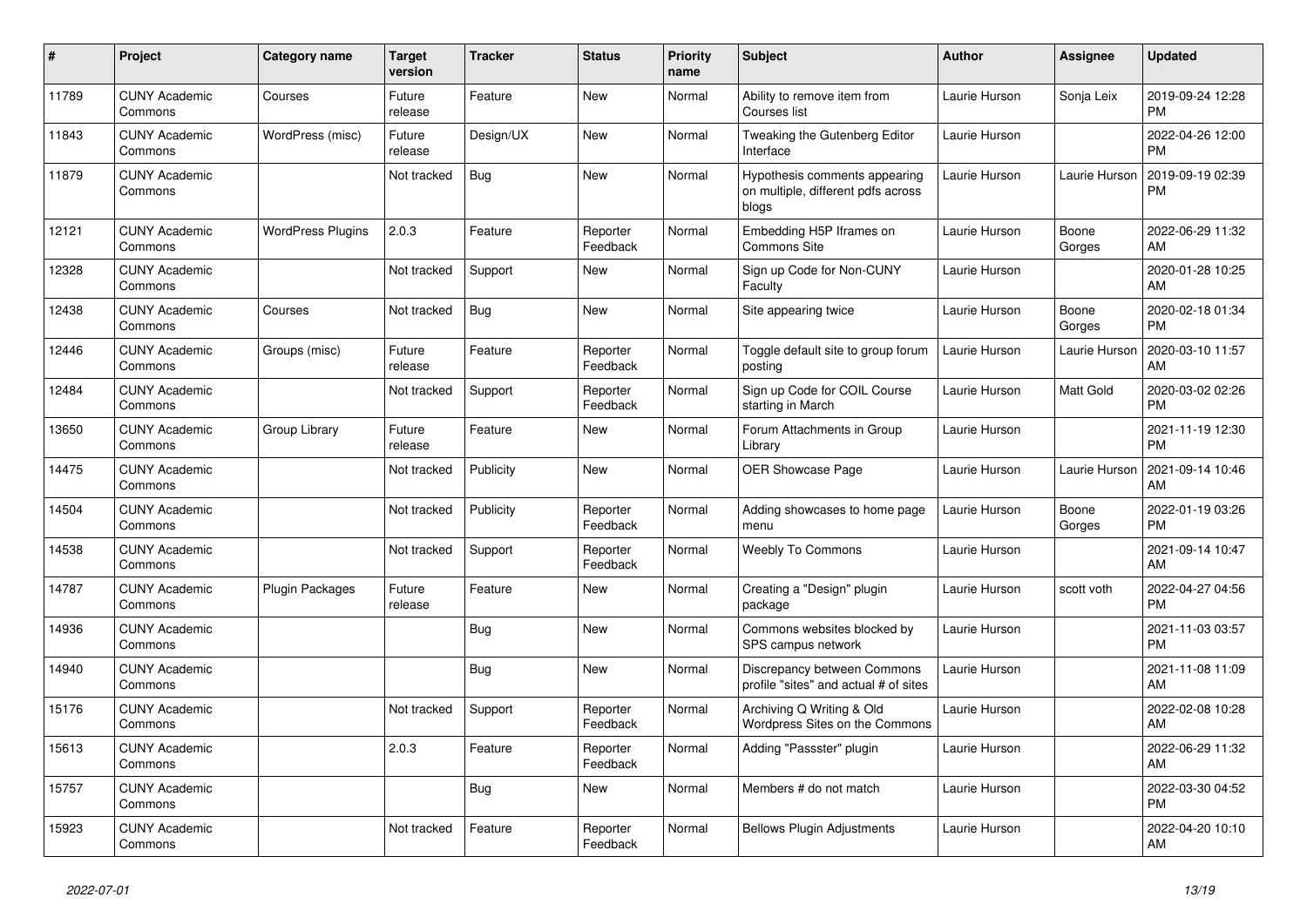| #     | <b>Project</b>                  | Category name            | Target<br>version | <b>Tracker</b> | <b>Status</b>        | <b>Priority</b><br>name | <b>Subject</b>                                                        | <b>Author</b>      | Assignee            | <b>Updated</b>                |
|-------|---------------------------------|--------------------------|-------------------|----------------|----------------------|-------------------------|-----------------------------------------------------------------------|--------------------|---------------------|-------------------------------|
| 16199 | <b>CUNY Academic</b><br>Commons | <b>Directories</b>       | 2.0.3             | Bug            | <b>New</b>           | Normal                  | Removed "Semester" Filter from<br><b>Courses Directory</b>            | Laurie Hurson      | Boone<br>Gorges     | 2022-06-29 11:32<br>AM.       |
| 6755  | <b>CUNY Academic</b><br>Commons | WordPress (misc)         | Future<br>release | Bug            | <b>New</b>           | Normal                  | Cannot Deactivate Plugin                                              | Laura Kane         |                     | 2016-11-16 01:12<br><b>PM</b> |
| 3473  | <b>CUNY Academic</b><br>Commons | <b>User Experience</b>   | Future<br>release | Feature        | Assigned             | Normal                  | Commons profile: Add help info<br>about "Positions" replacing "title" | Keith Miyake       | Samantha<br>Raddatz | 2015-11-09 02:28<br><b>PM</b> |
| 11545 | <b>CUNY Academic</b><br>Commons | <b>WordPress Plugins</b> | Not tracked       | Support        | New                  | Normal                  | Twitter searches in WordPress                                         | Gina Cherry        | Matt Gold           | 2019-09-23 01:03<br><b>PM</b> |
| 11649 | <b>CUNY Academic</b><br>Commons | <b>WordPress Plugins</b> | 2.0.3             | Bug            | In Progress          | Normal                  | CC license displayed on every<br>page                                 | Gina Cherry        | Raymond<br>Hoh      | 2022-06-29 11:32<br>AM        |
| 12004 | <b>CUNY Academic</b><br>Commons |                          | Not tracked       | Support        | Reporter<br>Feedback | Normal                  | Notifications for spam blog<br>comments                               | <b>Gina Cherry</b> | Raymond<br>Hoh      | 2019-11-01 12:05<br><b>PM</b> |
| 14842 | <b>CUNY Academic</b><br>Commons |                          | Not tracked       | Support        | Reporter<br>Feedback | Normal                  | Question about widgets and block<br>editor                            | <b>Gina Cherry</b> |                     | 2021-10-06 03:01<br><b>PM</b> |
| 9729  | <b>CUNY Academic</b><br>Commons | <b>SEO</b>               | Not tracked       | Support        | New                  | Normal                  | 503 Errors showing on<br>newlaborforum.cuny.edu                       | Diane Krauthamer   | Raymond<br>Hoh      | 2018-05-22 04:48<br><b>PM</b> |
| 13199 | <b>CUNY Academic</b><br>Commons | Group Forums             | Future<br>release | Feature        | New                  | Normal                  | Favoring Groups over bbPress<br>plugin                                | Colin McDonald     | Colin<br>McDonald   | 2021-11-19 12:28<br><b>PM</b> |
| 13370 | <b>CUNY Academic</b><br>Commons | Group Library            | Future<br>release | Feature        | <b>New</b>           | Normal                  | Library bulk deletion and folder<br>editing                           | Colin McDonald     | Boone<br>Gorges     | 2020-10-13 10:41<br>AM        |
| 15210 | <b>CUNY Academic</b><br>Commons | Analytics                | Not tracked       | Design/UX      | New                  | Normal                  | Google Analytics improvements                                         | Colin McDonald     | Boone<br>Gorges     | 2022-05-24 10:47<br>AM        |
| 860   | <b>CUNY Academic</b><br>Commons | Design                   | Future<br>release | Design/UX      | Assigned             | Normal                  | <b>Standardize Button Treatment</b><br><b>Across the Commons</b>      | Chris Stein        | Chris Stein         | 2014-05-01 09:45<br><b>AM</b> |
| 2666  | <b>CUNY Academic</b><br>Commons | About page               | Not tracked       | Documentation  | Assigned             | Normal                  | <b>Update About Text</b>                                              | Chris Stein        | Luke Waltzer        | 2016-03-04 11:19<br>AM        |
| 2881  | <b>CUNY Academic</b><br>Commons | Public Portfolio         | Future<br>release | Feature        | Assigned             | Normal                  | Redesign the UX for Profiles                                          | Chris Stein        | Chris Stein         | 2016-10-13 12:45<br><b>PM</b> |
| 3059  | <b>CUNY Academic</b><br>Commons | Group Forums             | Future<br>release | Design/UX      | New                  | Normal                  | Forum Post Permissable Content<br><b>Explanatory Text</b>             | Chris Stein        | Chris Stein         | 2015-04-02 11:27<br>AM        |
| 3565  | <b>CUNY Academic</b><br>Commons | My Commons               | Not tracked       | Documentation  | New                  | Normal                  | Load Newest inconsistencies                                           | Chris Stein        | scott voth          | 2015-11-09 01:16<br><b>PM</b> |
| 1460  | <b>CUNY Academic</b><br>Commons | Analytics                | Future<br>release | Feature        | Assigned             | Normal                  | <b>Update System Report</b>                                           | <b>Brian Foote</b> | Boone<br>Gorges     | 2015-11-09 06:13<br><b>PM</b> |
| 308   | <b>CUNY Academic</b><br>Commons | Registration             | Future<br>release | Feature        | <b>New</b>           | Normal                  | Group recommendations for<br>signup process                           | Boone Gorges       | Samantha<br>Raddatz | 2015-11-09 05:07<br><b>PM</b> |
| 618   | <b>CUNY Academic</b><br>Commons | <b>BuddyPress Docs</b>   | Future<br>release | Feature        | Assigned             | Normal                  | <b>BuddyPress Docs: export formats</b>                                | Boone Gorges       | Boone<br>Gorges     | 2015-11-09 05:38<br>PM        |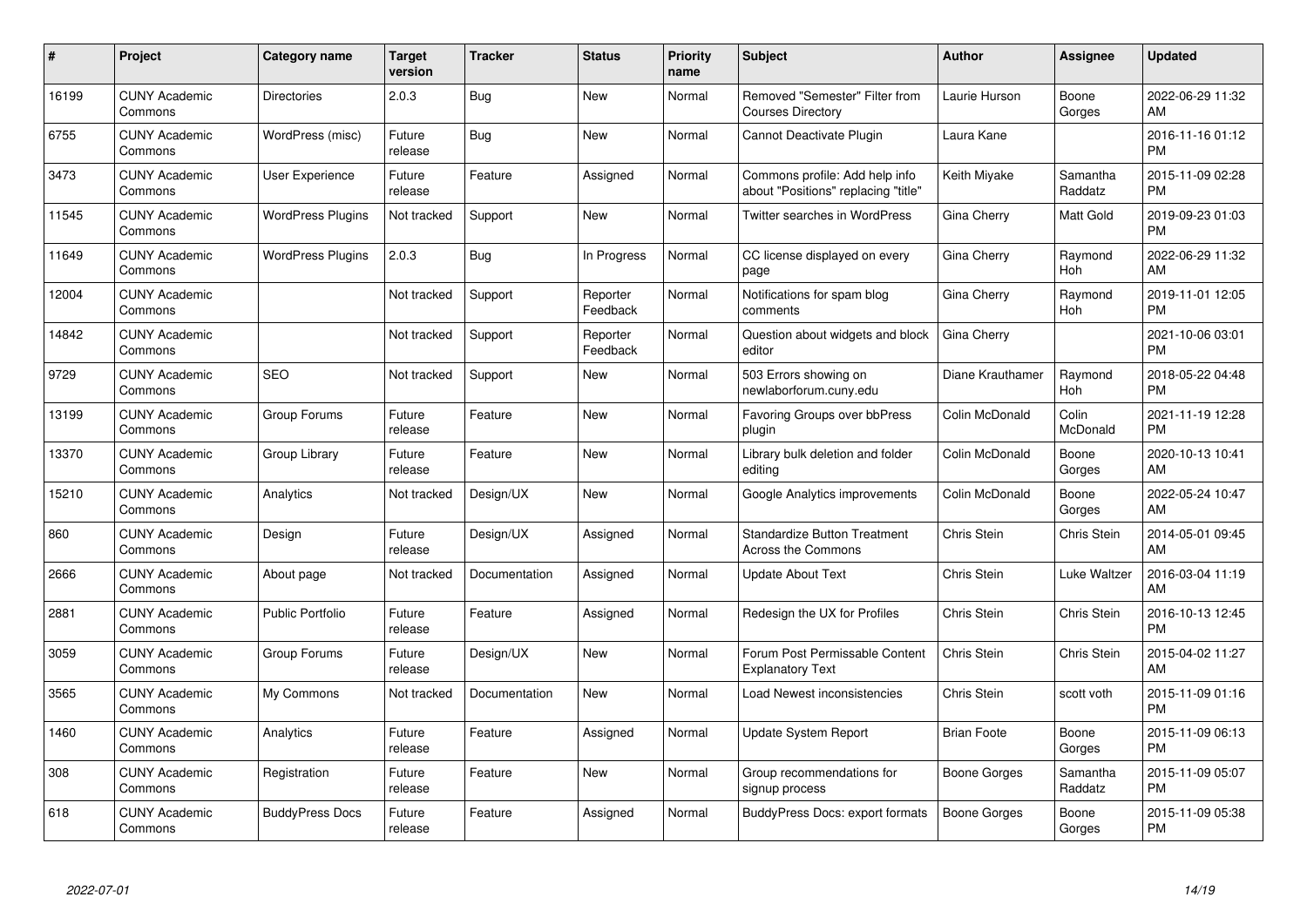| $\pmb{\#}$ | Project                         | Category name          | <b>Target</b><br>version | <b>Tracker</b> | <b>Status</b> | <b>Priority</b><br>name | <b>Subject</b>                                                                            | <b>Author</b>       | Assignee           | <b>Updated</b>                |
|------------|---------------------------------|------------------------|--------------------------|----------------|---------------|-------------------------|-------------------------------------------------------------------------------------------|---------------------|--------------------|-------------------------------|
| 1422       | <b>CUNY Academic</b><br>Commons | <b>BuddyPress Docs</b> | Future<br>release        | Feature        | Assigned      | Normal                  | Make "created Doc" activity icons<br>non-mini                                             | Boone Gorges        | Boone<br>Gorges    | 2015-11-09 05:48<br><b>PM</b> |
| 1508       | <b>CUNY Academic</b><br>Commons | WordPress (misc)       | Future<br>release        | Feature        | Assigned      | Normal                  | Share login cookies across<br>mapped domains                                              | Boone Gorges        | Boone<br>Gorges    | 2012-07-02 12:12<br><b>PM</b> |
| 1744       | <b>CUNY Academic</b><br>Commons | <b>BuddyPress Docs</b> | Future<br>release        | Feature        | Assigned      | Normal                  | Spreadsheet-style Docs                                                                    | Boone Gorges        | Boone<br>Gorges    | 2015-11-09 06:13<br><b>PM</b> |
| 2832       | <b>CUNY Academic</b><br>Commons | Public Portfolio       | Future<br>release        | Feature        | Assigned      | Normal                  | Improve interface for (not)<br>auto-linking profile fields                                | Boone Gorges        | Chris Stein        | 2015-01-05 08:52<br><b>PM</b> |
| 3002       | <b>CUNY Academic</b><br>Commons | Search                 | Future<br>release        | Feature        | Assigned      | Normal                  | Overhaul CAC search by using<br>external search appliance                                 | Boone Gorges        | Boone<br>Gorges    | 2020-07-15 03:05<br><b>PM</b> |
| 3192       | <b>CUNY Academic</b><br>Commons | Group Forums           | Future<br>release        | Feature        | Assigned      | Normal                  | Customizable forum views for<br>bbPress 2.x group forums                                  | Boone Gorges        | Raymond<br>Hoh     | 2015-11-09 12:47<br><b>PM</b> |
| 3193       | <b>CUNY Academic</b><br>Commons | Group Forums           | Future<br>release        | Feature        | Assigned      | Normal                  | bbPress 2.x dynamic roles and<br><b>RBE</b>                                               | Boone Gorges        | Boone<br>Gorges    | 2014-09-30 01:30<br><b>PM</b> |
| 3330       | <b>CUNY Academic</b><br>Commons | My Commons             | Future<br>release        | Feature        | Assigned      | Normal                  | "Commons Information" tool                                                                | Boone Gorges        | <b>Chris Stein</b> | 2014-09-22 08:46<br><b>PM</b> |
| 3580       | <b>CUNY Academic</b><br>Commons | Group Blogs            | Future<br>release        | Feature        | New           | Normal                  | Multiple blogs per group                                                                  | Boone Gorges        | Boone<br>Gorges    | 2018-02-20 02:02<br><b>PM</b> |
| 4481       | <b>CUNY Academic</b><br>Commons | Events                 | Future<br>release        | Feature        | New           | Normal                  | Group admins/mods should have<br>the ability to unlink an event from<br>the group         | Boone Gorges        | Boone<br>Gorges    | 2017-04-24 03:53<br><b>PM</b> |
| 4635       | <b>CUNY Academic</b><br>Commons | Authentication         | Future<br>release        | Feature        | <b>New</b>    | Normal                  | Allow non-WP authentication                                                               | Boone Gorges        | Sonja Leix         | 2019-03-01 02:05<br><b>PM</b> |
| 5234       | <b>CUNY Academic</b><br>Commons | Membership             | Future<br>release        | Feature        | Assigned      | Normal                  | Write Unconfirmed patch for WP                                                            | Boone Gorges        | Boone<br>Gorges    | 2016-10-24 11:18<br>AM        |
| 5488       | <b>CUNY Academic</b><br>Commons | Social Paper           | Future<br>release        | Bug            | <b>New</b>    | Normal                  | Add a "last edited by" field to<br>Social Paper group directories                         | Boone Gorges        |                    | 2016-04-21 10:05<br><b>PM</b> |
| 5489       | <b>CUNY Academic</b><br>Commons | Social Paper           | Future<br>release        | Feature        | New           | Normal                  | Asc/desc sorting for Social Paper<br>directories                                          | <b>Boone Gorges</b> |                    | 2016-04-21 10:06<br><b>PM</b> |
| 6332       | <b>CUNY Academic</b><br>Commons | WordPress (misc)       | Future<br>release        | Feature        | New           | Normal                  | Allow uploaded files to be marked<br>as private in an ad hoc way                          | Boone Gorges        |                    | 2016-10-17 11:41<br><b>PM</b> |
| 7022       | <b>CUNY Academic</b><br>Commons | Announcements          | Future<br>release        | Bug            | New           | Normal                  | Sitewide announcements should<br>be displayed on, and dismissable<br>from, mapped domains | <b>Boone Gorges</b> | Boone<br>Gorges    | 2018-03-22 10:18<br>AM        |
| 7663       | <b>CUNY Academic</b><br>Commons | Social Paper           | Future<br>release        | Bug            | <b>New</b>    | Normal                  | Social Paper notifications not<br>formatted correctly on secondary<br>sites               | Boone Gorges        | Boone<br>Gorges    | 2018-04-16 03:52<br><b>PM</b> |
| 9720       | <b>CUNY Academic</b><br>Commons | Authentication         | Future<br>release        | Feature        | New           | Normal                  | The Commons should be an<br>oAuth provider                                                | Boone Gorges        |                    | 2019-03-01 02:04<br><b>PM</b> |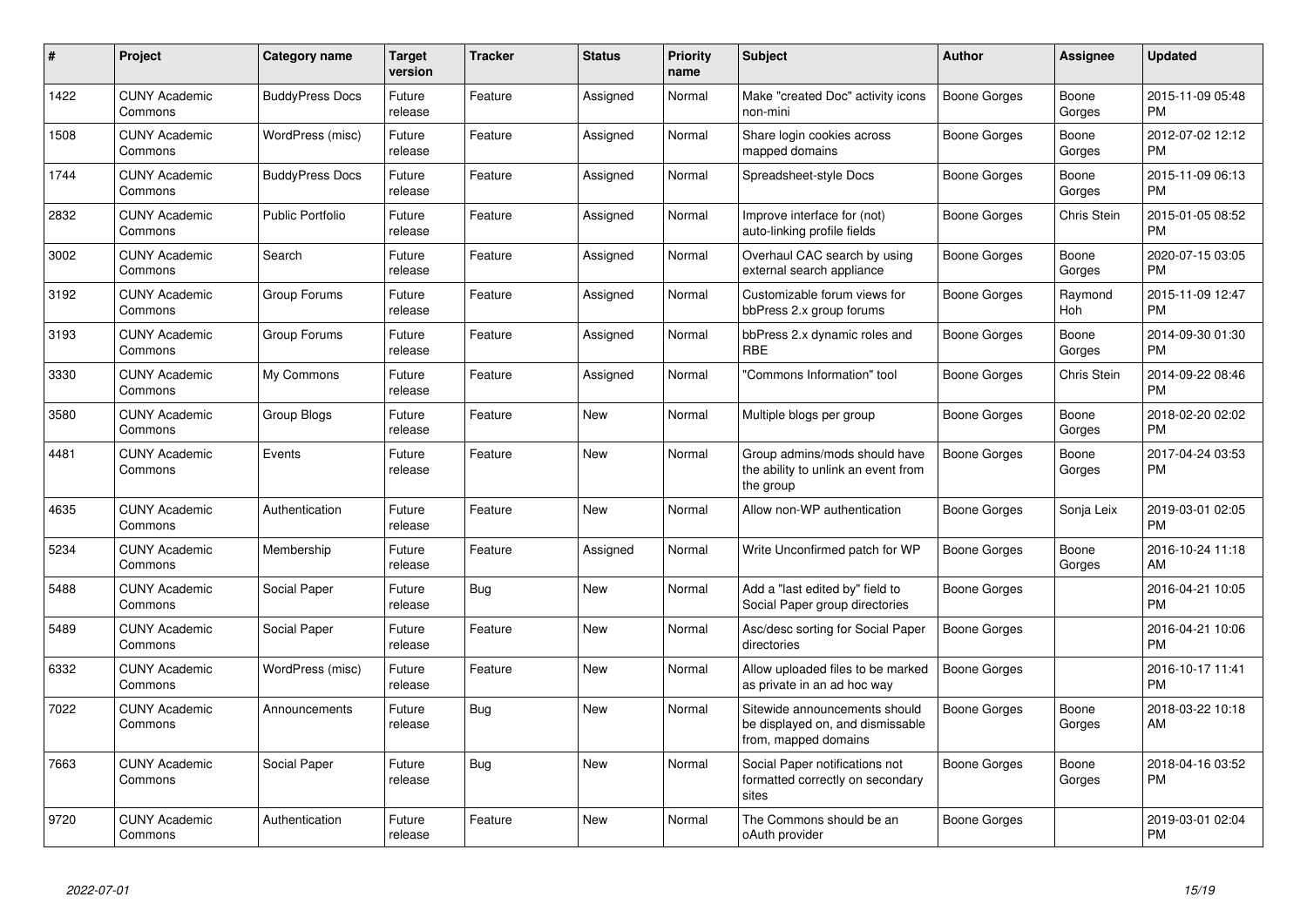| #     | Project                         | <b>Category name</b>           | <b>Target</b><br>version | Tracker    | <b>Status</b>        | <b>Priority</b><br>name | Subject                                                                                                      | Author              | Assignee        | <b>Updated</b>                |
|-------|---------------------------------|--------------------------------|--------------------------|------------|----------------------|-------------------------|--------------------------------------------------------------------------------------------------------------|---------------------|-----------------|-------------------------------|
| 9926  | <b>CUNY Academic</b><br>Commons | <b>WordPress Plugins</b>       | Future<br>release        | Bug        | <b>New</b>           | Normal                  | twitter-mentions-as-comments<br>cron jobs can run long                                                       | Boone Gorges        | Boone<br>Gorges | 2018-10-24 12:34<br><b>PM</b> |
| 10380 | <b>CUNY Academic</b><br>Commons | WordPress (misc)               | Future<br>release        | Feature    | In Progress          | Normal                  | Remove blacklisted plugins                                                                                   | <b>Boone Gorges</b> |                 | 2022-04-26 12:00<br><b>PM</b> |
| 10580 | <b>CUNY Academic</b><br>Commons | Information<br>Architecture    | Future<br>release        | Design/UX  | <b>New</b>           | Normal                  | Primary nav item review                                                                                      | <b>Boone Gorges</b> | Sara Cannon     | 2022-06-28 01:29<br><b>PM</b> |
| 10794 | <b>CUNY Academic</b><br>Commons | Performance                    | Not tracked              | Bug        | <b>New</b>           | Normal                  | Memcached connection<br>occasionally breaks                                                                  | <b>Boone Gorges</b> | Boone<br>Gorges | 2018-12-06 03:30<br>PM        |
| 11024 | <b>CUNY Academic</b><br>Commons | WordPress (misc)               | Future<br>release        | <b>Bug</b> | New                  | Normal                  | Subsites should not show "you<br>should update your .htaccess<br>now" notice after permalink setting<br>save | <b>Boone Gorges</b> |                 | 2019-01-28 01:35<br><b>PM</b> |
| 11392 | <b>CUNY Academic</b><br>Commons |                                | Future<br>release        | Bug        | New                  | Normal                  | Migrate users away from<br><b>StatPress</b>                                                                  | <b>Boone Gorges</b> |                 | 2019-04-23 03:53<br><b>PM</b> |
| 11517 | <b>CUNY Academic</b><br>Commons |                                | Not tracked              | Feature    | Assigned             | Normal                  | wp-accessibility plugin should not<br>strip 'target="_blank"' by default                                     | <b>Boone Gorges</b> | Laurie Hurson   | 2019-09-24 09:57<br>AM        |
| 11834 | <b>CUNY Academic</b><br>Commons | <b>Group Files</b>             | Future<br>release        | Feature    | New                  | Normal                  | Improved tools for managing<br>group file folders                                                            | <b>Boone Gorges</b> | Sonja Leix      | 2019-09-06 03:55<br><b>PM</b> |
| 11945 | <b>CUNY Academic</b><br>Commons | Reckoning                      | Future<br>release        | Feature    | Reporter<br>Feedback | Normal                  | Add Comments bubble to<br>Reckoning views                                                                    | <b>Boone Gorges</b> | Boone<br>Gorges | 2019-11-12 05:14<br><b>PM</b> |
| 12042 | <b>CUNY Academic</b><br>Commons | <b>Email Notifications</b>     | Future<br>release        | Feature    | <b>New</b>           | Normal                  | Improved error logging for BPGES<br>send queue                                                               | Boone Gorges        | Boone<br>Gorges | 2021-11-19 12:25<br><b>PM</b> |
| 12091 | <b>CUNY Academic</b><br>Commons | <b>Group Files</b>             | Future<br>release        | Feature    | <b>New</b>           | Normal                  | Improved pre-upload file validation<br>for bp-group-documents                                                | Boone Gorges        | Boone<br>Gorges | 2019-11-14 01:21<br><b>PM</b> |
| 12436 | <b>CUNY Academic</b><br>Commons |                                | Not tracked              | Bug        | Assigned             | Normal                  | Nightly system downtime                                                                                      | <b>Boone Gorges</b> |                 | 2020-08-01 09:30<br>AM        |
| 12911 | <b>CUNY Academic</b><br>Commons |                                | Not tracked              | Feature    | <b>New</b>           | Normal                  | Block access to xmlrpc.php based<br>on User-Agent                                                            | <b>Boone Gorges</b> | Boone<br>Gorges | 2020-06-09 05:12<br><b>PM</b> |
| 13048 | <b>CUNY Academic</b><br>Commons | Shortcodes and<br>embeds       | Future<br>release        | Feature    | <b>New</b>           | Normal                  | Jupyter Notebooks support                                                                                    | <b>Boone Gorges</b> |                 | 2020-07-14 11:46<br>AM        |
| 13331 | <b>CUNY Academic</b><br>Commons | Site cloning                   | Future<br>release        | Bug        | New                  | Normal                  | Combine Site Template and Clone   Boone Gorges<br>operations                                                 |                     | Jeremy Felt     | 2021-11-19 12:39<br><b>PM</b> |
| 13358 | <b>CUNY Academic</b><br>Commons | Group Forums                   | Future<br>release        | Feature    | New                  | Normal                  | Improved UI for group forum<br>threading settings                                                            | <b>Boone Gorges</b> | Raymond<br>Hoh  | 2021-11-19 12:27<br>PM        |
| 13466 | <b>CUNY Academic</b><br>Commons | Cavalcade                      | Future<br>release        | Feature    | New                  | Normal                  | Automated cleanup for duplicate<br>Cavalcade tasks                                                           | Boone Gorges        | Boone<br>Gorges | 2020-10-13 05:24<br><b>PM</b> |
| 13835 | <b>CUNY Academic</b><br>Commons | WordPress (misc)               | Future<br>release        | Feature    | New                  | Normal                  | Allow OneSearch widget to have<br>'CUNY' as campus                                                           | <b>Boone Gorges</b> | Boone<br>Gorges | 2021-11-19 12:39<br><b>PM</b> |
| 13891 | <b>CUNY Academic</b><br>Commons | Internal Tools and<br>Workflow | 2.1.0                    | Feature    | New                  | Normal                  | Migrate automated linting to<br>GitHub Actions                                                               | Boone Gorges        | Jeremy Felt     | 2022-06-29 11:13<br>AM        |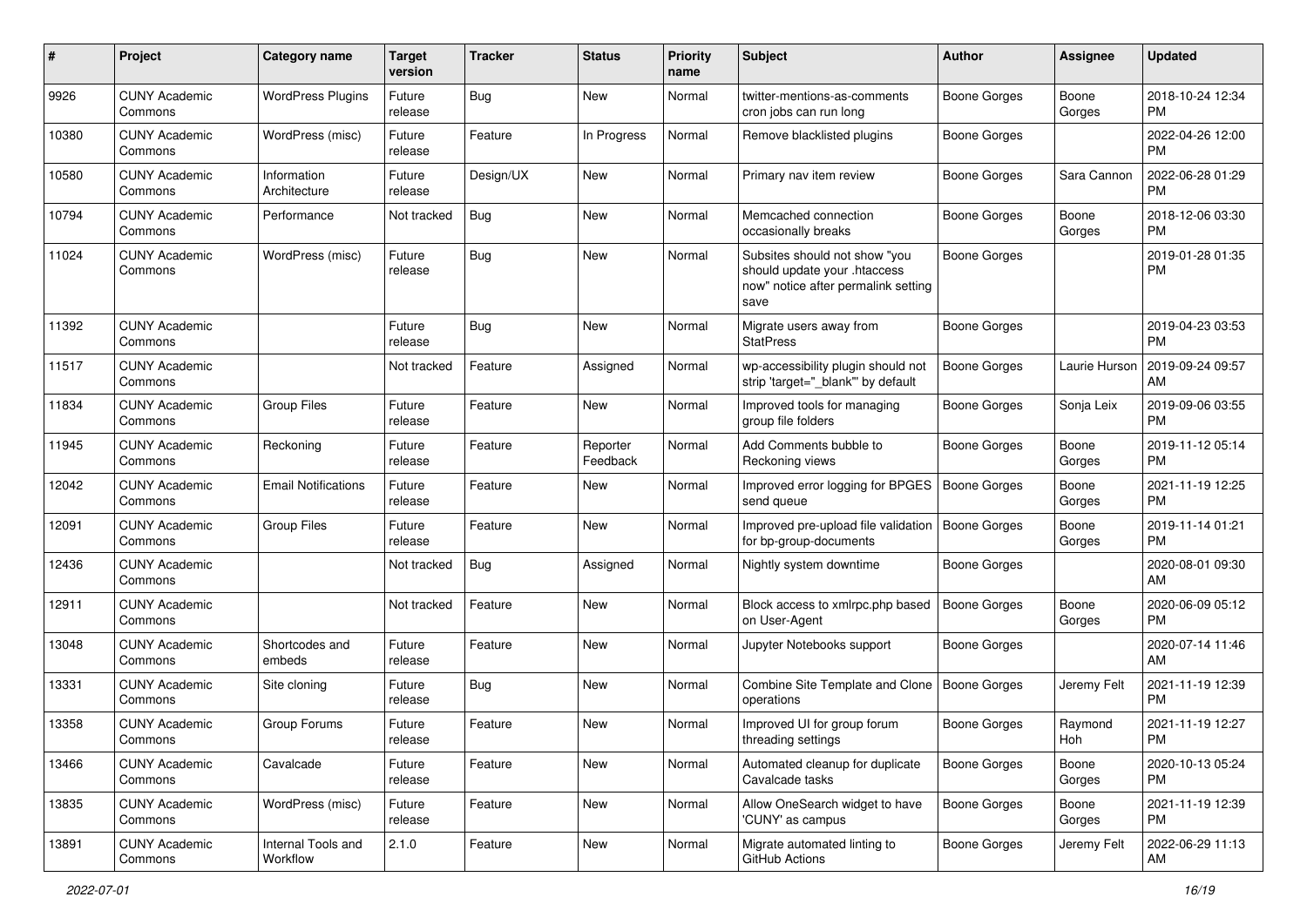| #     | Project                         | Category name                  | <b>Target</b><br>version | Tracker | <b>Status</b>        | <b>Priority</b><br>name | <b>Subject</b>                                                                                  | Author                  | Assignee            | <b>Updated</b>                |
|-------|---------------------------------|--------------------------------|--------------------------|---------|----------------------|-------------------------|-------------------------------------------------------------------------------------------------|-------------------------|---------------------|-------------------------------|
| 14184 | <b>CUNY Academic</b><br>Commons | Public Portfolio               | Future<br>release        | Feature | <b>New</b>           | Normal                  | Centralized mechanism for storing<br>Campus affiliations                                        | <b>Boone Gorges</b>     | Boone<br>Gorges     | 2022-01-04 11:35<br>AM        |
| 14309 | <b>CUNY Academic</b><br>Commons | Group Library                  | Future<br>release        | Feature | New                  | Normal                  | Better handling of<br>bp_group_document file download<br>attempts when file is not present      | <b>Boone Gorges</b>     | Boone<br>Gorges     | 2021-11-19 12:28<br><b>PM</b> |
| 14987 | <b>CUNY Academic</b><br>Commons | <b>WordPress Plugins</b>       | Future<br>release        | Bug     | New                  | Normal                  | Elementor update causes<br>database freeze-up                                                   | <b>Boone Gorges</b>     | Boone<br>Gorges     | 2021-11-29 12:02<br><b>PM</b> |
| 15194 | <b>CUNY Academic</b><br>Commons | Internal Tools and<br>Workflow | 2.1.0                    | Feature | <b>New</b>           | Normal                  | PHPCS sniff for un-restored<br>switch_to_blog() calls                                           | <b>Boone Gorges</b>     | Jeremy Felt         | 2022-05-26 10:45<br>AM        |
| 15883 | <b>CUNY Academic</b><br>Commons |                                | 2.1.0                    | Feature | <b>New</b>           | Normal                  | Release BPGES update                                                                            | <b>Boone Gorges</b>     | Boone<br>Gorges     | 2022-05-26 10:39<br>AM        |
| 16092 | <b>CUNY Academic</b><br>Commons |                                | Future<br>release        | Feature | Hold                 | Normal                  | Don't show main site in Site<br>search results                                                  | <b>Boone Gorges</b>     | Boone<br>Gorges     | 2022-05-17 03:12<br><b>PM</b> |
| 11883 | <b>CUNY Academic</b><br>Commons | Help/Codex                     | Not tracked              | Support | <b>New</b>           | Normal                  | Need Embedding Help Page<br>Update (Tableau)                                                    | Anthony Wheeler         | scott voth          | 2019-09-24 08:49<br>AM        |
| 4388  | <b>CUNY Academic</b><br>Commons | WordPress (misc)               | Future<br>release        | Bug     | Assigned             | Normal                  | Repeated request for<br>authentication.                                                         | Alice.Lynn<br>McMichael | Raymond<br>Hoh      | 2015-08-11 07:35<br><b>PM</b> |
| 519   | <b>CUNY Academic</b><br>Commons | <b>BuddyPress Docs</b>         | Future<br>release        | Feature | Assigned             | Low                     | TOC for individual docs - for new<br>BP "wiki-like" plugin                                      | scott voth              | Boone<br>Gorges     | 2015-11-09 05:54<br><b>PM</b> |
| 4535  | <b>CUNY Academic</b><br>Commons | My Commons                     | Future<br>release        | Bug     | New                  | Low                     | My Commons filter issue                                                                         | scott voth              | Raymond<br>Hoh      | 2015-09-01 11:17<br>AM        |
| 58    | <b>CUNY Academic</b><br>Commons | <b>BuddyPress (misc)</b>       | Future<br>release        | Feature | Assigned             | Low                     | Make member search sortable by<br>last name                                                     | Roberta Brody           | Boone<br>Gorges     | 2010-08-26 02:38<br><b>PM</b> |
| 8498  | <b>CUNY Academic</b><br>Commons | <b>WordPress Plugins</b>       | Future<br>release        | Feature | <b>New</b>           | Low                     | <b>Gravity Forms Email Users</b>                                                                | Raffi<br>Khatchadourian | Matt Gold           | 2017-10-13 12:58<br><b>PM</b> |
| 8675  | <b>CUNY Academic</b><br>Commons | User Onboarding                | Future<br>release        | Bug     | Reporter<br>Feedback | Low                     | Add new User search screen calls<br>for the input of email address but<br>doesn't work with one | Paul Hebert             | Boone<br>Gorges     | 2017-10-11 11:17<br>AM        |
| 310   | <b>CUNY Academic</b><br>Commons | <b>BuddyPress</b> (misc)       | Future<br>release        | Feature | Assigned             | Low                     | <b>Friend Request Email</b>                                                                     | <b>Matt Gold</b>        | Samantha<br>Raddatz | 2015-11-09 05:08<br><b>PM</b> |
| 333   | <b>CUNY Academic</b><br>Commons | <b>Email Notifications</b>     | Future<br>release        | Feature | Assigned             | Low                     | Delay Forum Notification Email<br>Delivery Until After Editing Period<br>Ends                   | Matt Gold               | Raymond<br>Hoh      | 2015-11-09 06:01<br><b>PM</b> |
| 940   | <b>CUNY Academic</b><br>Commons | Redmine                        | Future<br>release        | Feature | Assigned             | Low                     | Communication with users after<br>releases                                                      | Matt Gold               | Dominic<br>Giglio   | 2012-09-09 04:36<br><b>PM</b> |
| 1192  | <b>CUNY Academic</b><br>Commons | <b>Group Files</b>             | Future<br>release        | Feature | Assigned             | Low                     | When posting group files, allow<br>users to add a category without<br>saving                    | Matt Gold               | Raymond<br>Hoh      | 2015-11-09 05:53<br><b>PM</b> |
| 1456  | <b>CUNY Academic</b><br>Commons | Group Invitations              | Future<br>release        | Feature | Reporter<br>Feedback | Low                     | Invite to Group Button from Profile   Matt Gold<br>Field                                        |                         | Samantha<br>Raddatz | 2015-11-09 05:59<br><b>PM</b> |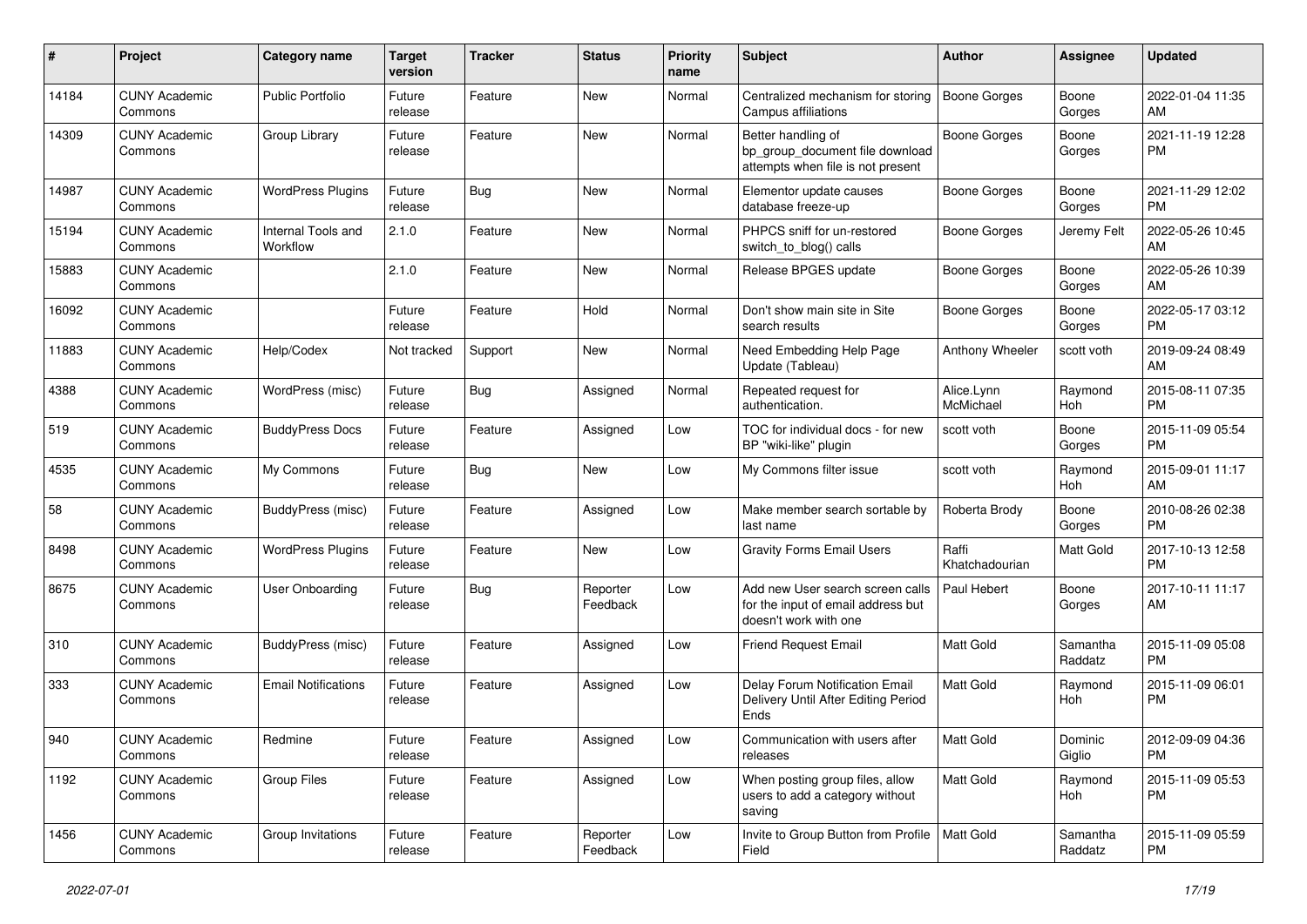| $\#$  | Project                         | <b>Category name</b>       | <b>Target</b><br>version | <b>Tracker</b> | <b>Status</b>        | <b>Priority</b><br>name | <b>Subject</b>                                                                                                                                        | <b>Author</b>    | Assignee            | <b>Updated</b>                |
|-------|---------------------------------|----------------------------|--------------------------|----------------|----------------------|-------------------------|-------------------------------------------------------------------------------------------------------------------------------------------------------|------------------|---------------------|-------------------------------|
| 1562  | <b>CUNY Academic</b><br>Commons | <b>WordPress Plugins</b>   | Future<br>release        | Feature        | Assigned             | Low                     | Play with NYT Collaborative<br><b>Authoring Tool</b>                                                                                                  | Matt Gold        | Boone<br>Gorges     | 2015-01-05 08:47<br><b>PM</b> |
| 2013  | <b>CUNY Academic</b><br>Commons | <b>Public Portfolio</b>    | Future<br>release        | Feature        | Assigned             | Low                     | Have Profile Privacy Options show   Matt Gold<br>up only for filled-in fields                                                                         |                  | Boone<br>Gorges     | 2015-11-09 06:09<br><b>PM</b> |
| 2223  | <b>CUNY Academic</b><br>Commons | <b>WordPress Plugins</b>   | Future<br>release        | Feature        | Assigned             | Low                     | Add Participad to the CUNY<br><b>Academic Commons</b>                                                                                                 | Matt Gold        | Boone<br>Gorges     | 2014-09-17 10:03<br><b>PM</b> |
| 3080  | <b>CUNY Academic</b><br>Commons | <b>Group Files</b>         | Future<br>release        | Feature        | Assigned             | Low                     | Create a system to keep track of<br>file changes                                                                                                      | Matt Gold        | Boone<br>Gorges     | 2014-02-26 10:04<br><b>PM</b> |
| 3354  | <b>CUNY Academic</b><br>Commons | <b>Group Files</b>         | Future<br>release        | Feature        | Assigned             | Low                     | Allow Group Download of Multiple<br><b>Selected Files</b>                                                                                             | <b>Matt Gold</b> | Chris Stein         | 2014-08-01 08:50<br>AM        |
| 5016  | <b>CUNY Academic</b><br>Commons | Events                     | Future<br>release        | Feature        | Assigned             | Low                     | Allow comments to be posted on<br>events                                                                                                              | <b>Matt Gold</b> | Raymond<br>Hoh      | 2019-03-01 02:23<br><b>PM</b> |
| 5050  | <b>CUNY Academic</b><br>Commons | Social Paper               | Future<br>release        | Feature        | New                  | Low                     | Making comments visible in SP<br>editing mode (SP suggestion #1)                                                                                      | Marilyn Weber    | Samantha<br>Raddatz | 2019-09-17 11:10<br><b>PM</b> |
| 5052  | <b>CUNY Academic</b><br>Commons | Social Paper               | Future<br>release        | Feature        | <b>New</b>           | Low                     | Sentence by sentence or line by<br>line comments (SP suggestion #3)                                                                                   | Marilyn Weber    | Boone<br>Gorges     | 2016-02-11 10:24<br><b>PM</b> |
| 5053  | <b>CUNY Academic</b><br>Commons | Social Paper               | Future<br>release        | Feature        | <b>New</b>           | Low                     | Scrollable menu to add readers<br>(SP suggestion #4)                                                                                                  | Marilyn Weber    | Samantha<br>Raddatz | 2016-04-21 05:21<br><b>PM</b> |
| 5058  | <b>CUNY Academic</b><br>Commons | Social Paper               | Future<br>release        | Feature        | <b>New</b>           | Low                     | Can there be a clearer signal that<br>even when comments have<br>already been made you add<br>comments by clicking on the side?<br>(SP suggestion #5) | Marilyn Weber    | Samantha<br>Raddatz | 2016-02-11 10:24<br><b>PM</b> |
| 11971 | <b>CUNY Academic</b><br>Commons | <b>Email Notifications</b> | Future<br>release        | Bug            | Reporter<br>Feedback | Low                     | Pictures obscured in emailed post<br>notifications                                                                                                    | Marilyn Weber    | Raymond<br>Hoh      | 2019-11-21 01:14<br><b>PM</b> |
| 13912 | <b>CUNY Academic</b><br>Commons |                            | Not tracked              | Feature        | Hold                 | Low                     | posting "missed schedule"                                                                                                                             | Marilyn Weber    |                     | 2021-02-23 10:46<br>AM        |
| 6356  | <b>CUNY Academic</b><br>Commons | <b>WordPress Plugins</b>   | Future<br>release        | Bug            | Reporter<br>Feedback | Low                     | Should Subscribe2 be<br>deprecated?                                                                                                                   | Luke Waltzer     |                     | 2017-03-20 12:20<br><b>PM</b> |
| 6389  | <b>CUNY Academic</b><br>Commons | <b>BuddyPress Docs</b>     | Future<br>release        | Feature        | New                  | Low                     | Make Discussion Area Visible<br>When Editing a Doc                                                                                                    | Luke Waltzer     | Boone<br>Gorges     | 2016-10-21 04:16<br><b>PM</b> |
| 6392  | <b>CUNY Academic</b><br>Commons | Group Forums               | Future<br>release        | Design/UX      | Assigned             | Low                     | Composition/Preview Panes in<br>Forum Posts                                                                                                           | Luke Waltzer     | Paige Dupont        | 2016-10-21 04:26<br><b>PM</b> |
| 2325  | <b>CUNY Academic</b><br>Commons | BuddyPress (misc)          | Future<br>release        | Feature        | Assigned             | Low                     | Profile should have separate fields<br>for first/last names                                                                                           | local admin      | Boone<br>Gorges     | 2015-11-09 06:09<br><b>PM</b> |
| 2610  | <b>CUNY Academic</b><br>Commons | Group Invitations          | Future<br>release        | Feature        | Assigned             | Low                     | Request: Custom invitation<br>message to group invites                                                                                                | local admin      | Boone<br>Gorges     | 2015-11-09 06:13<br><b>PM</b> |
| 3615  | <b>CUNY Academic</b><br>Commons | Redmine                    | Not tracked              | Feature        | <b>New</b>           | Low                     | Create Redmine issues via email                                                                                                                       | Dominic Giglio   | Boone<br>Gorges     | 2017-11-16 11:36<br>AM        |